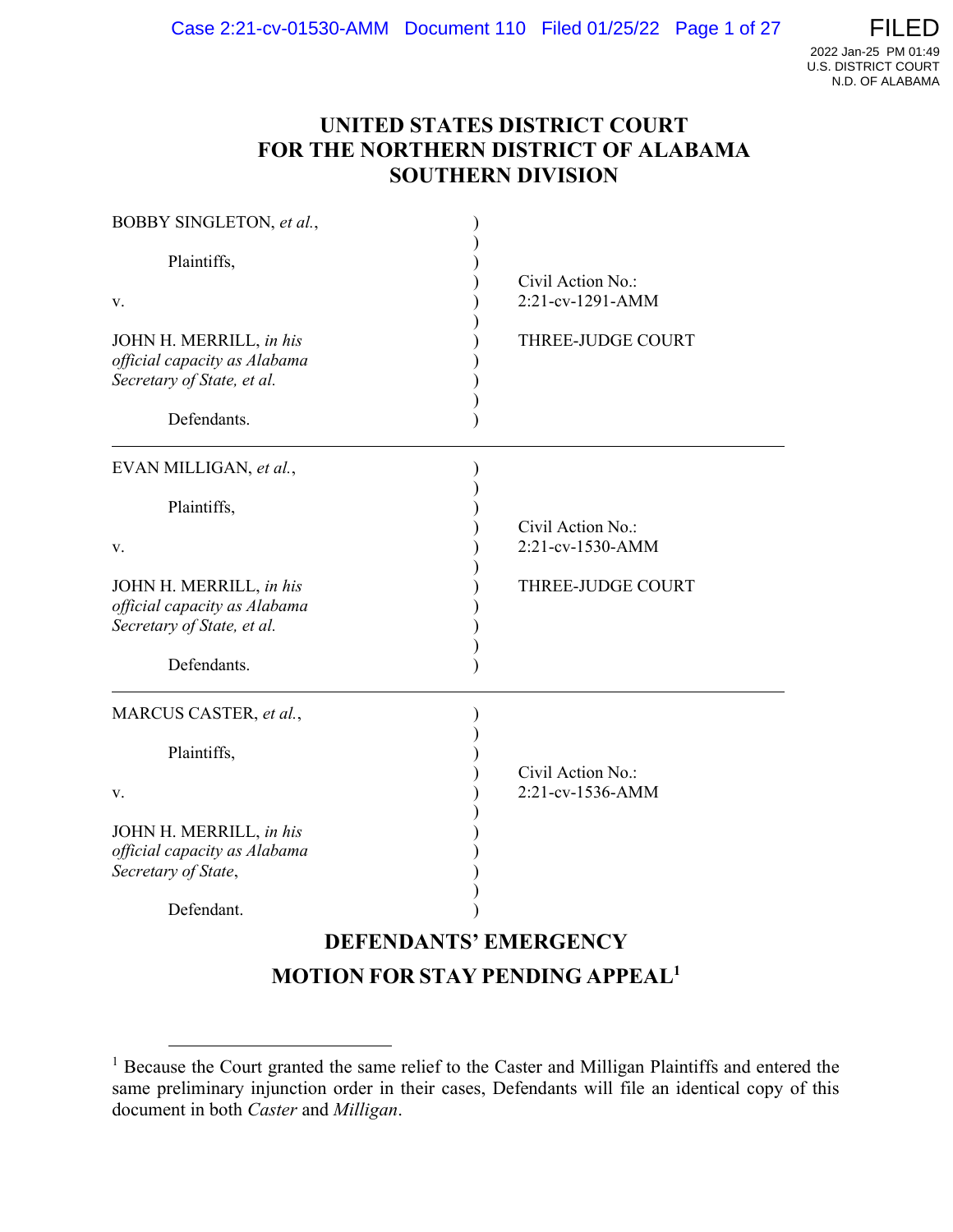# TABLE OF CONTENTS

| Ι. | The Milligan and Caster Plaintiffs Have Not Shown That Their                                                                                                                                     |     |
|----|--------------------------------------------------------------------------------------------------------------------------------------------------------------------------------------------------|-----|
|    |                                                                                                                                                                                                  |     |
|    | <b>Even If Gingles's First Precondition Permitted Plaintiffs to</b><br><b>B.</b><br>Subordinate Traditional Districting Criteria to Race,<br>Gingles's "Totality of Circumstances" Inquiry Would |     |
|    | C. If Section 2 Requires States to Subordinate Traditional<br>Redistricting Criteria to Race, Then Section 2 Is                                                                                  |     |
|    | II. The Balance of Equities Weighs Heavily In Favor Of A Stay. 18                                                                                                                                |     |
|    |                                                                                                                                                                                                  | .23 |
|    |                                                                                                                                                                                                  | .25 |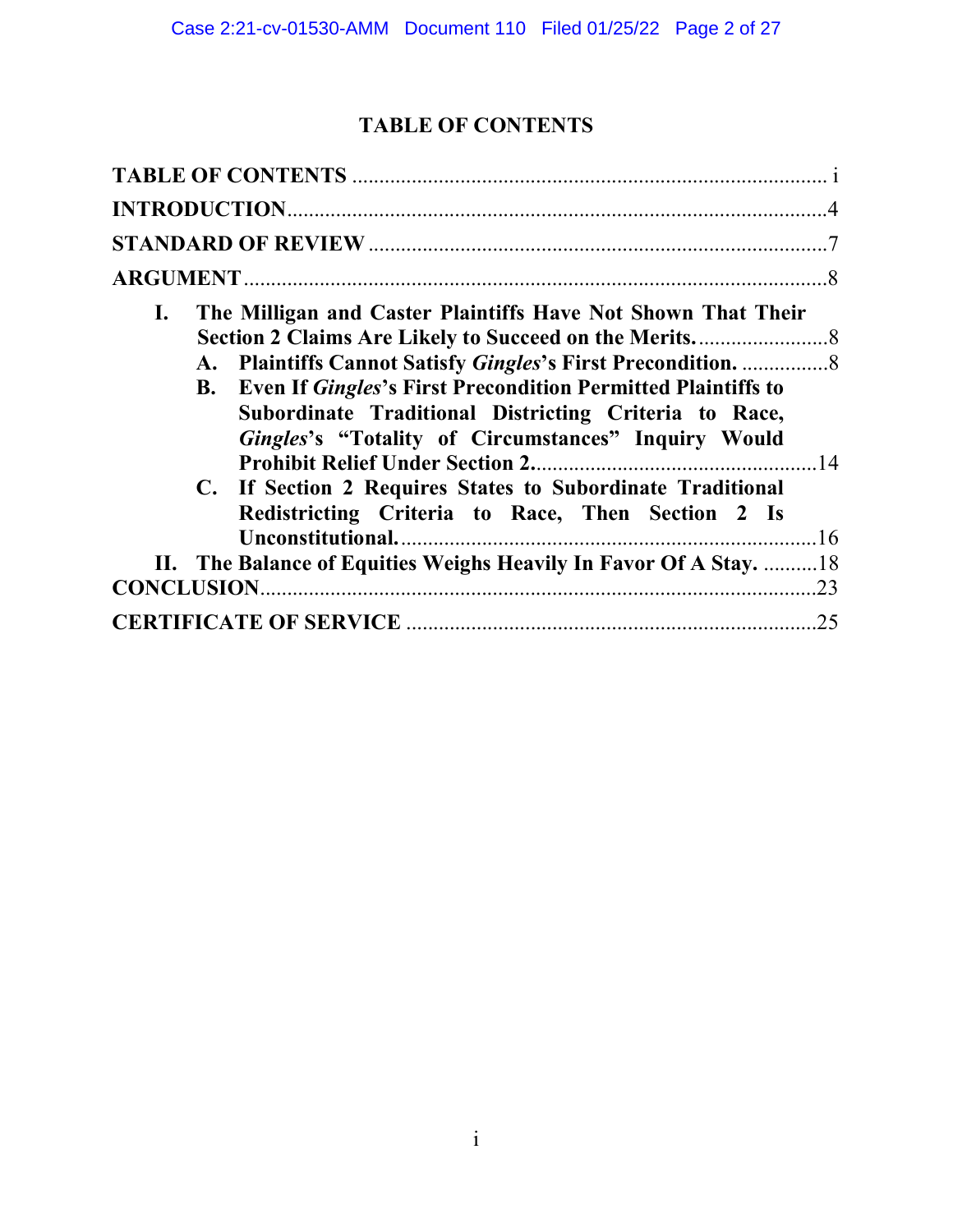On January 24, 2022, this Court issued an order granting a preliminary injunction based on the Voting Rights Act Section 2 claims of the Caster and Milligan Plaintiffs. See Milligan DE107, see also Caster DE101. As counsel for the Singleton Plaintiffs explained in closing, the Court's decision is likely not only to affect one upcoming election, but could become "the benchmark for redrawing congressional districts probably for several more decades." Tr. 1903:5-12.<sup>2</sup> That should have been reason enough to decline granting extraordinary relief at the preliminary-injunction stage following just two months of litigation at a breakneck pace and with limited factfinding.

But more significantly, the Order has taken Section 2 to a new (and likely unconstitutional) place, by blessing illustrative plans and demanding a remedy that concededly sacrifices traditional race-neutral redistricting principles to racial considerations. The Order will require race to be used at all times, in all places, and for all districts. The Order never grappled with the stunning concession by Plaintiffs that when their expert, Dr. Duchin, did not include race as a consideration in her mapmaking algorithms, not a single map of *two million* race-neutral maps came back with two majority-black districts. Tr. 682:3-14. In other words, only if Alabama had

 $2$  "Tr." cites refer to the transcript of the preliminary injunction hearing.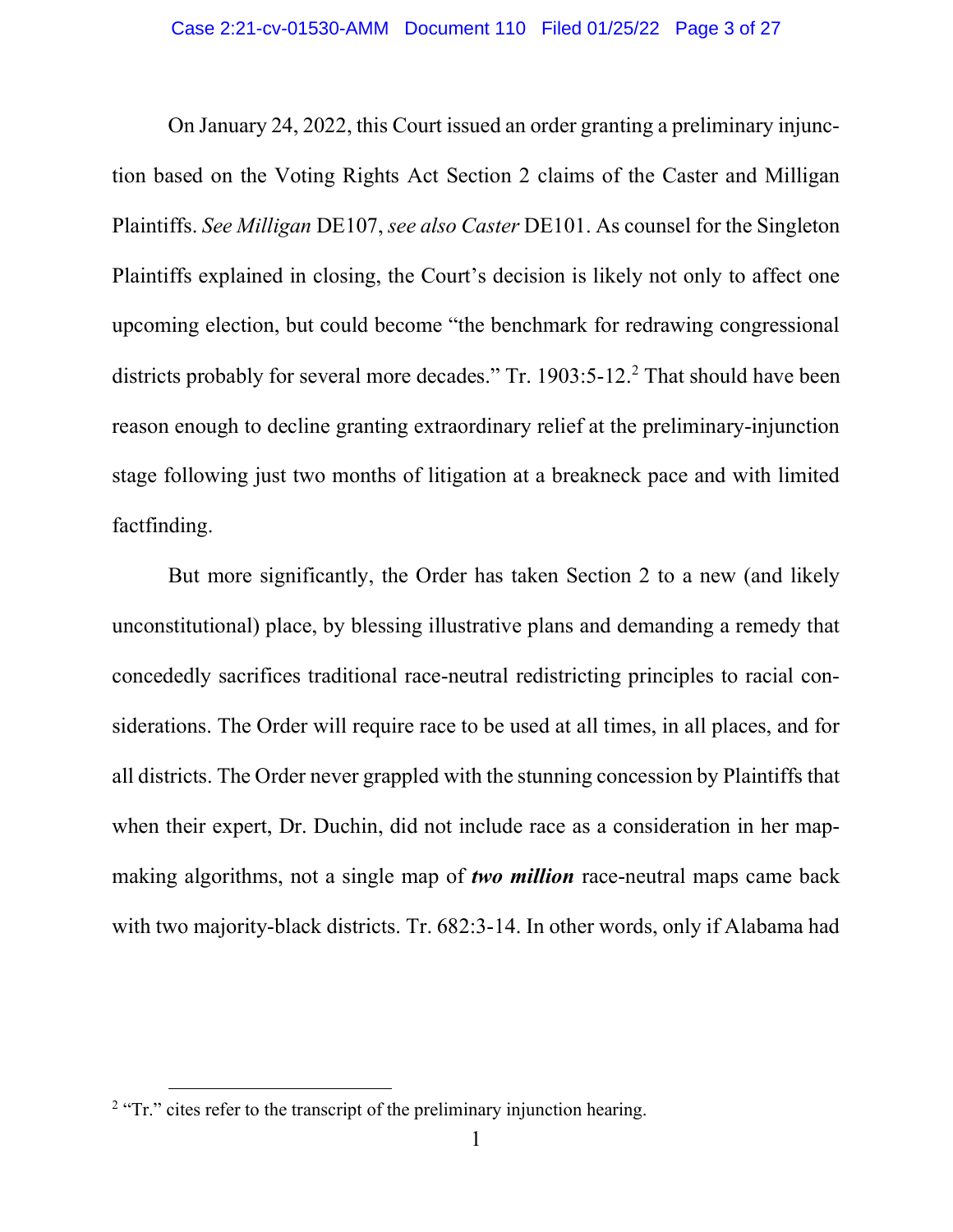#### Case 2:21-cv-01530-AMM Document 110 Filed 01/25/22 Page 4 of 27

permitted race to predominate (to the exclusion of other redistricting criteria), could Alabama have drawn two majority-black districts.

 But more significantly, the Order has taken Section 2 to a new (and likely unconstitutional) place, by blessing illustrative plans and demanding a remedy that concededly sacrifices traditional non-racial redistricting principles to racial considerations. While the Court recounted how Dr. Moon Duchin's "algorithms 'found plans with two majority-[B]lack districts in literally thousands of ways'" when the algorithm was programmed to prioritize those racial targets, Op. 56, the Court never grappled with the stunning concession that when Dr. Duchin removed her racial preference from the equation and programmed the algorithm to draw *two million* versions of Alabama's congressional maps in accordance with only a few traditional non-racial districting criteria, **not one map** came back with two majority-black districts. Tr. 682:3-14. Dr. Kosuke Imai reached the same conclusion: based on the political geography of Alabama and the broad dispersion of black Alabamians, it is essentially impossible to draw a map like those presented by Plaintiffs unless traditional districting principles give way to race. MX1:7-9 ¶¶ 18-19, 26; Tr. 235:12- 236:18 ("conclud[ing] that race predominate[s]" where Districts 2 and 7 exceed 50% BVAP).

 The Court's Order concludes that such predominance is permissible under the Voting Rights Act. That conclusion is an erroneous interpretation of the Voting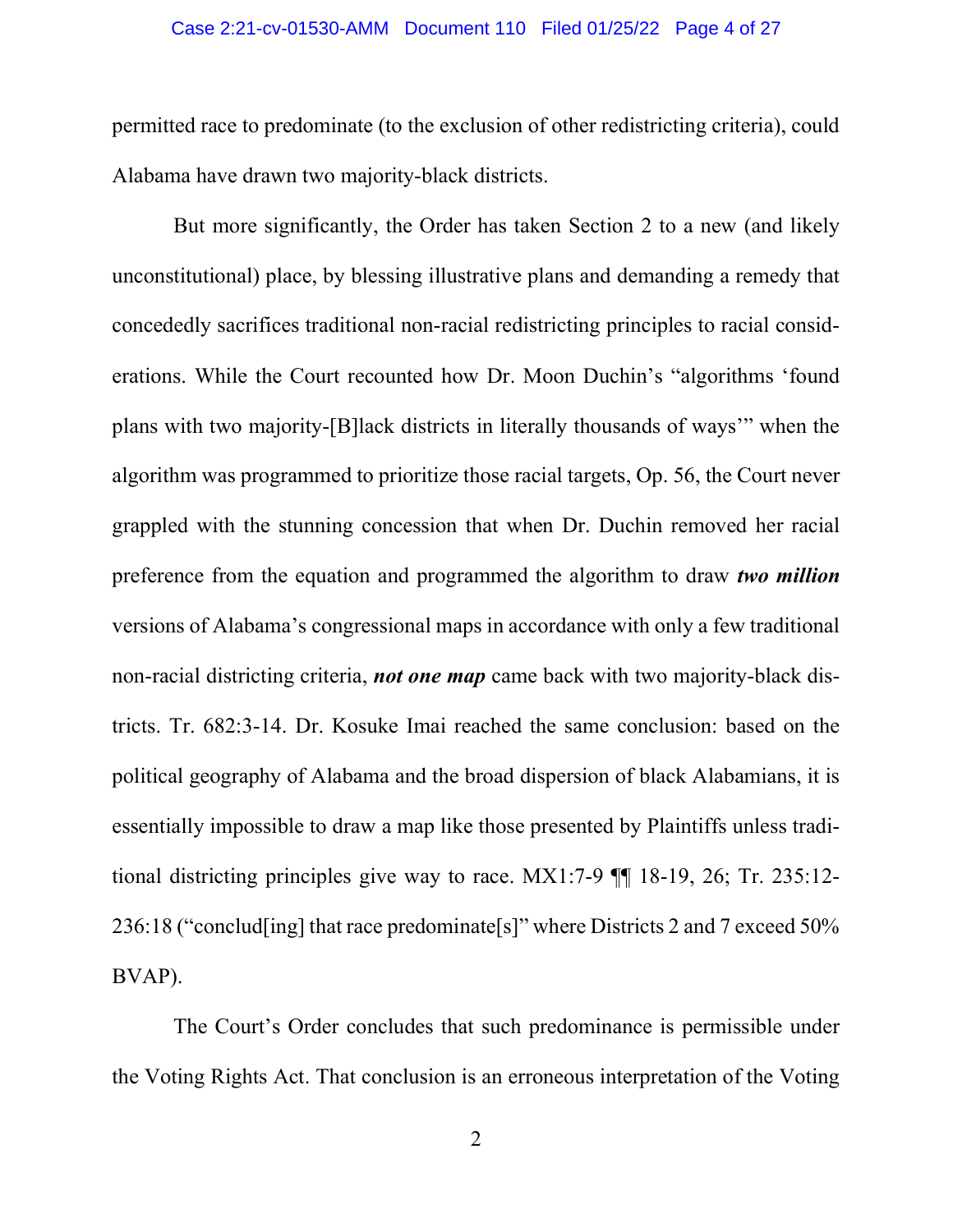#### Case 2:21-cv-01530-AMM Document 110 Filed 01/25/22 Page 5 of 27

Rights Act (at best) and an unconstitutional application of the Voting Rights Act (at worst). Under the Court's order, even if the Legislature had generated two million maps with race-neutral criteria to assess whether it could find a second majority-Black district and found not one, it still should have "infuse[d] race into" this redistricting and must forever "infuse race into virtually every redistricting" to come, "raising serious constitutional questions." LULAC v. Perry, 548 U.S. 399, 446 (2006) (opinion of Kennedy, J.). That is not the law, and at a minimum, Defendants should be able to confirm on appeal whether it is before the State's political destiny is forever reshaped by federal court order.

Defendants therefore file this Emergency Motion for Stay Pending Appeal. To enable Defendants to expeditiously seek a stay on appeal (if necessary) by January 26, 2022, Defendants respectfully requests that the Court issue a ruling on this Motion by the end of the day today, January 25, 2022.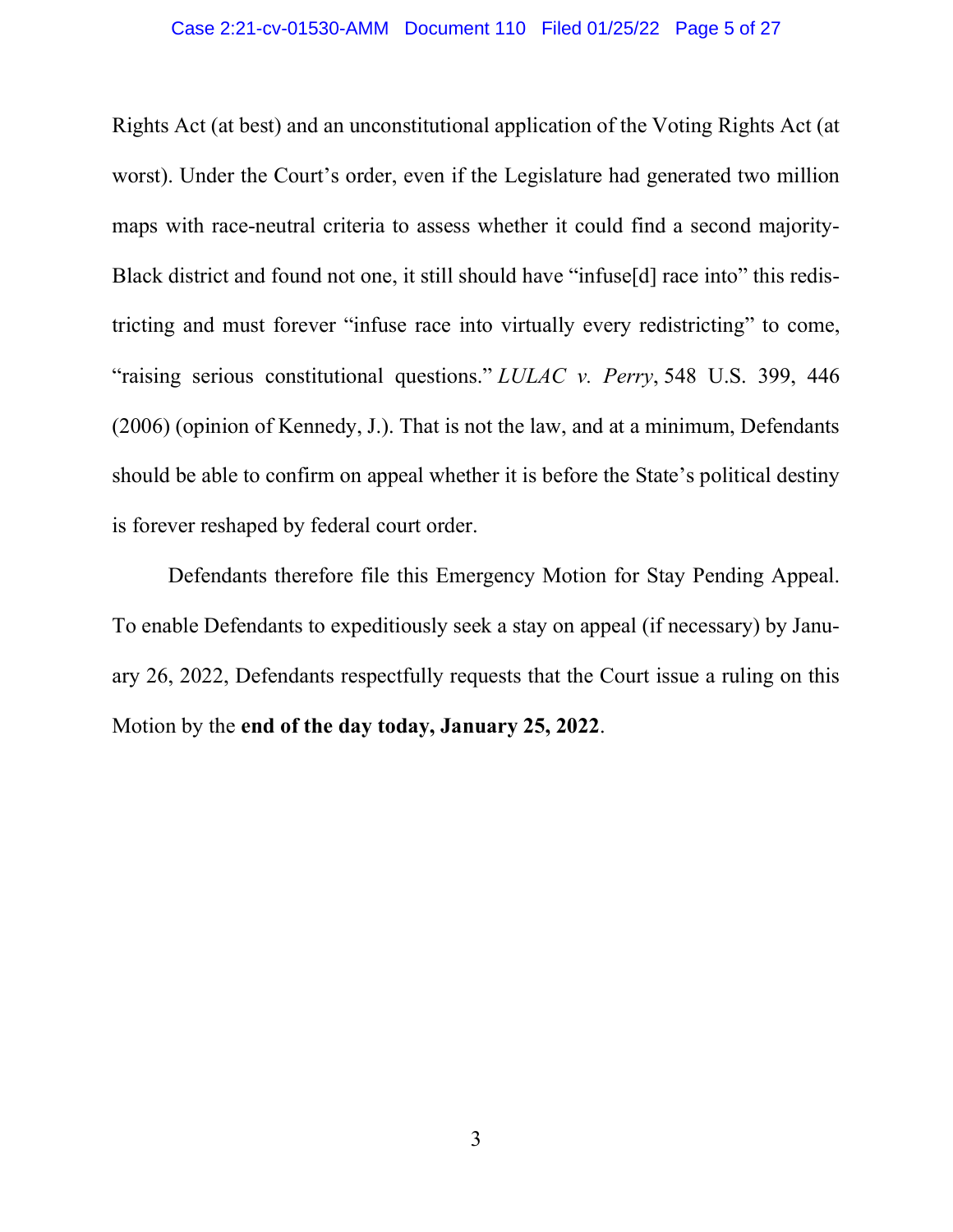### INTRODUCTION

This is the rare Section 2 case in which Plaintiffs have admitted that they cannot possibly draw a map with an additional majority-minority district unless traditional redistricting principles are subordinated to race. Indeed, testimony from Plaintiffs' experts demonstrates the impossibility of such a map: one expert generated thirty-thousand congressional maps for Alabama based on several traditional race-neutral districting principles and another expert—Dr. Duchin—generated two million. But not one of these two-million-plus race-neutral maps contained two majority-minority districts. As Plaintiffs themselves concede, to produce maps with two majority-minority districts, Plaintiffs necessarily must prioritize race at the expense of traditional race-neutral districting principles. Plaintiffs' map drawers testified that they bent or ignored traditional criteria to hit their racial targets. Because "§ 2 does not require a State to create, on predominantly racial lines, a district that is not 'reasonably compact," *Abrams v. Johnson*, 521 U.S. 74, 91-92 (1997), the Legislature was not required to draw a map that—to a mathematical certainty—could not have been drawn without compromising traditional districting principles to race.

This emphatically does not mean, as the Court misconceived, that "a remedial plan" would be rendered "unconstitutional … for attempting to satisfy Gingles I." Op. 205. Plaintiffs' problem is not their subjective intent to draw majority-minority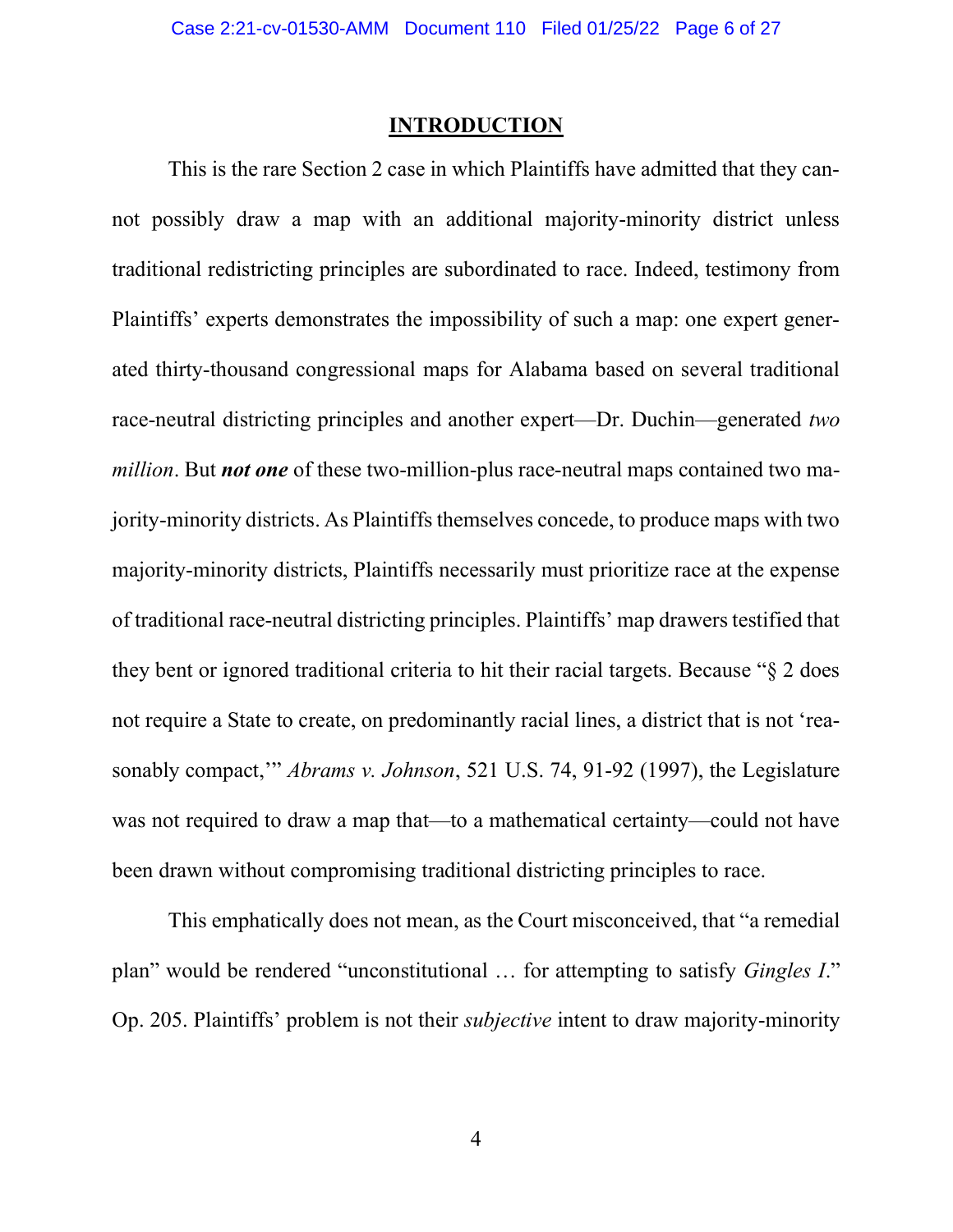#### Case 2:21-cv-01530-AMM Document 110 Filed 01/25/22 Page 7 of 27

districts, but the objective fact that they could not do so without subordinating traditional districting principles to race. Thus, for example, if the first million of Plaintiffs' two million race-neutral maps included two majority-minority districts and the second million included only one such district, Section 2 might permit Plaintiffs to pick from the first group even "if race for its own sake is the overriding reason for choosing one map over others." Bethune-Hill v. Va. St. Bd. of Elections, 137 S. Ct. 788, 799 (2017). But that did not occur here. What Plaintiffs did, but cannot permissibly do, is rely on a plan that "conflicts with traditional redistricting criteria." Id. And the problem for Plaintiffs is that they could not draw *any* map with two majority-minority districts "consistent with traditional districting principles." Davis v. Chiles, 139 F.3d 1414, 1425 (11th Cir. 1998).

The race-neutral baseline approach follows from the fact that any "assignment of voters on the basis of race" is subject to constitutional law's "strictest scrutiny." Miller, 515 U.S. at 915. Section 2 permits race-conscious districting only in a limited context. Specifically, Section 2 does permit limited racial preference among maps that honor a State's "traditional districting principles," LULAC, 548 U.S. at 433; that is, a legislature generally may choose a plan with more majority-minority districts rather than fewer so long as (1) the map honors traditional districting principles, and (2) to do otherwise would dilute minority voting power. But Section 2 does not permit a legislature (or Plaintiffs) to inject "non-negotiable" (in Dr. Duchin's words)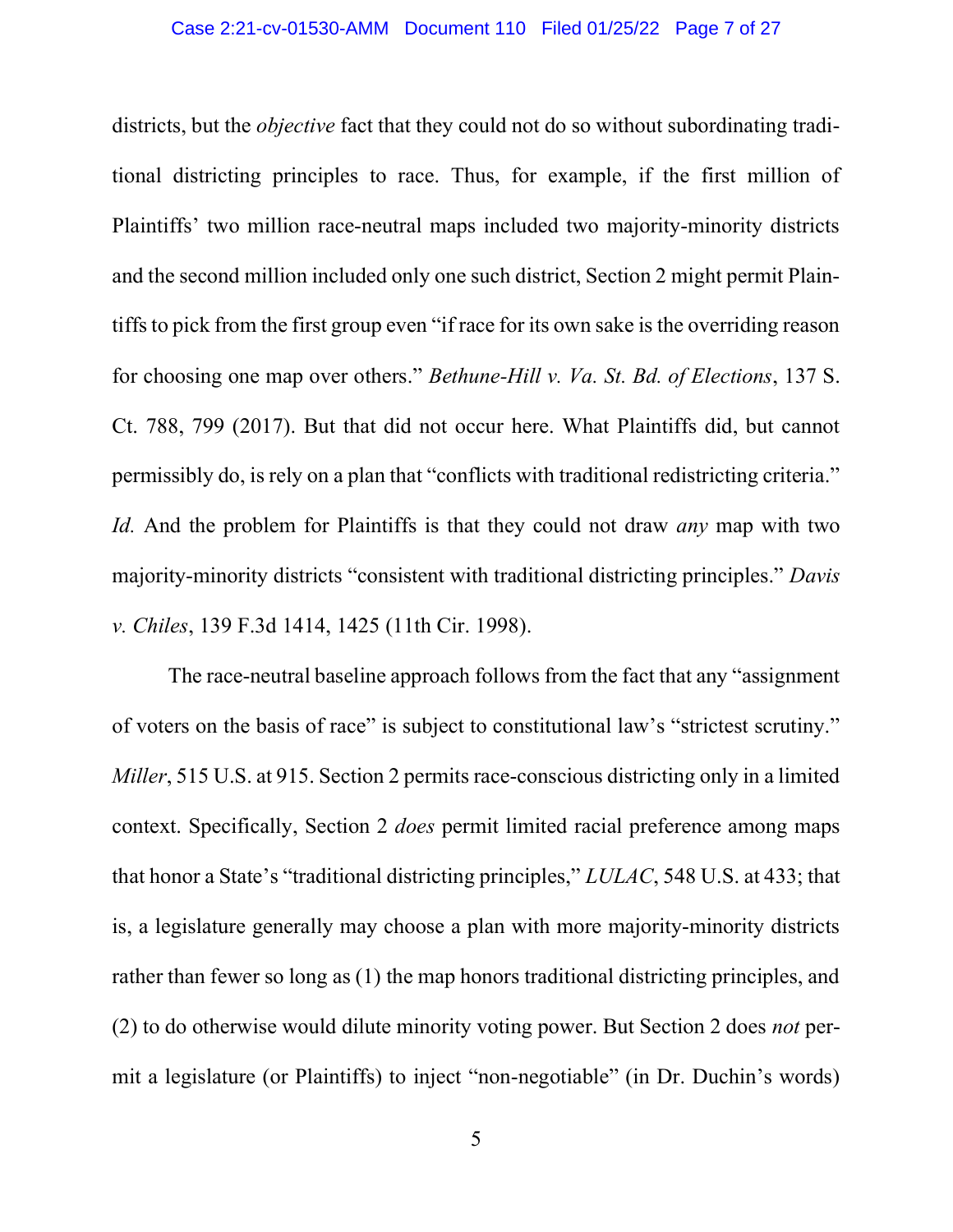#### Case 2:21-cv-01530-AMM Document 110 Filed 01/25/22 Page 8 of 27

racial preferences into the map-drawing stage and then choose a plan from the suite of race-based maps subordinating traditional redistricting principles. Plaintiffs' contrary view would take Section 2 beyond its promise of "equal[] … opportunity," 52 U.S.C. § 10301(b), and "would unnecessarily infuse race into virtually every redistricting, raising serious constitutional questions." Bartlett v. Strickland, 556 U.S. 1, 20 (2009) (plurality op.). Because "Section 2 does not guarantee minority voters an electoral advantage," id., and because Plaintiffs' maps sacrifice traditional districting criteria to race, their claims fail.

Plaintiffs' Section 2 claims fail for additional reasons that will be fleshed out on appeal, but even if the merits of their claims presented a close call, the equities would be dispositive. There has been but "a few weeks of discovery and an abbreviated trial" over "legally and factually complicated" claims. Favors v. Cuomo, 881 F. Supp. 2d 356, 371 (E.D.N.Y. 2012). And were the Court's order to go into effect, requiring the State to redraw its maps with the 2022 campaign cycle in full swing, chaos would ensue. The State would have insufficient time to reassign voters to new districts; independent candidates would suddenly learn they had been collecting signatures from the wrong people; and districts would likely be left unrepresented with no assurance that qualified candidates would decide—within days—to launch a campaign. Prudence and equity alone therefore require that Plaintiffs' motions be denied.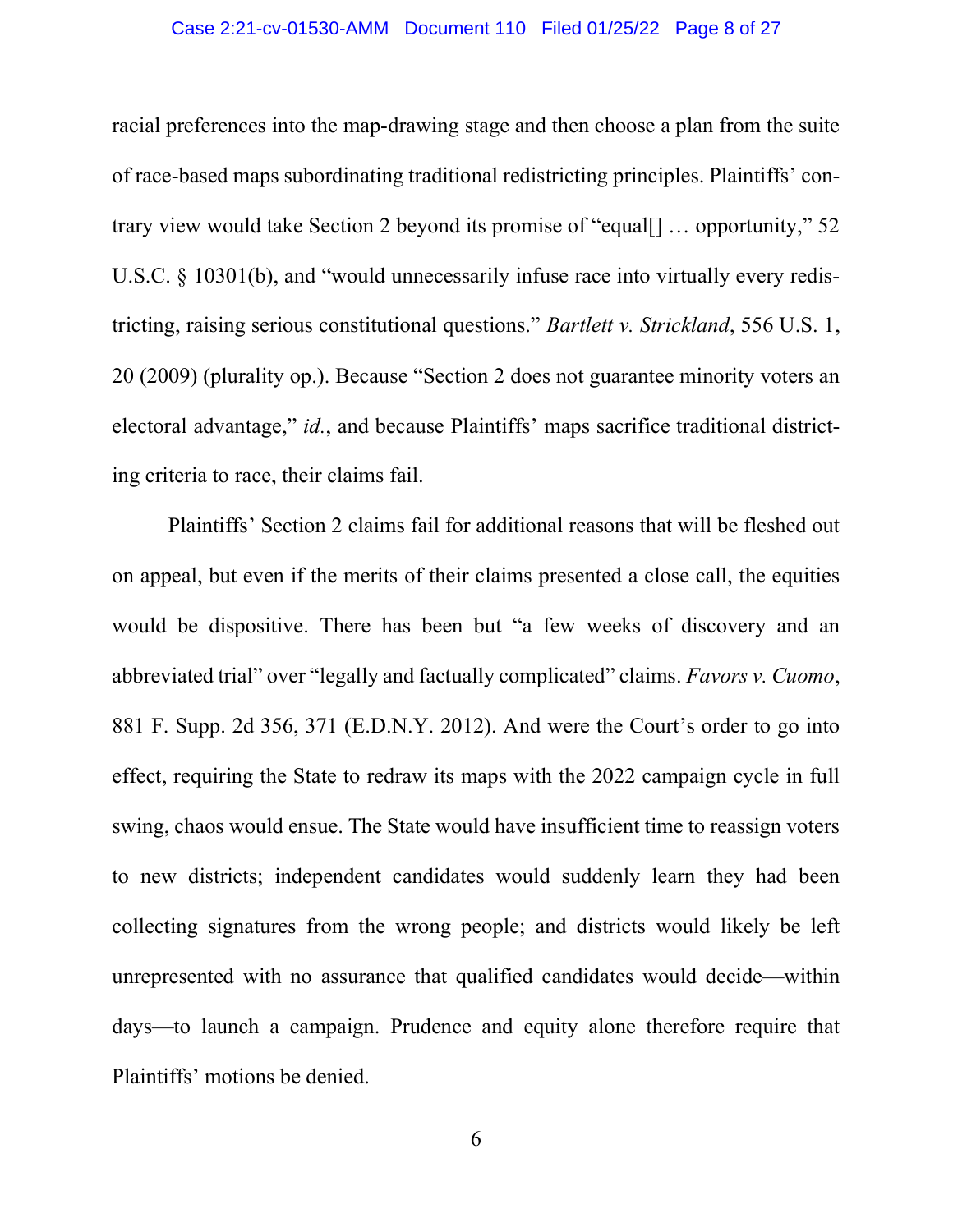## STANDARD OF REVIEW

Under Federal Rule of Civil Procedure 62(d), "[w]hile an appeal is pending from an interlocutory order ... that grants ... an injunction, the court may suspend" the injunction. In considering whether to stay an injunction pending appeal, courts weigh the following four factors:

- (1) whether the stay applicant has made a strong showing that he is likely to succeed on the merits;
- (2) whether the applicant will be irreparably injured absent a stay;
- (3) whether issuance of the stay will substantially injure the other parties interested in the proceeding; and

(4) where the public interest lies.

Nken v. Holder, 556 U.S. 418, 426 (2009); Swain v. Junior, 958 F.3d 1081, 1088 (11th Cir. 2020) (staying preliminary injunction pending appeal). "The first two factors are 'the most critical.'" Swain, 958 F.3d at 1088 (quoting Nken, 556 U.S. at 434). "[W]here the government is the party opposing the … injunction, its interest and harm merge with the public interest." Id. at 1091 (citing Nken, 556 U.S. at 435). Here, all of these factors weigh in favor of granting a stay.

Moreover, when evaluating challenges to electoral processes "just weeks before an election," federal courts must "weigh, in addition to the harms attendant upon issuance or nonissuance of an injunction, considerations specific to election cases and its own institutional procedures." Purcell v. Gonzalez, 549 U.S. 1, 4 (2006).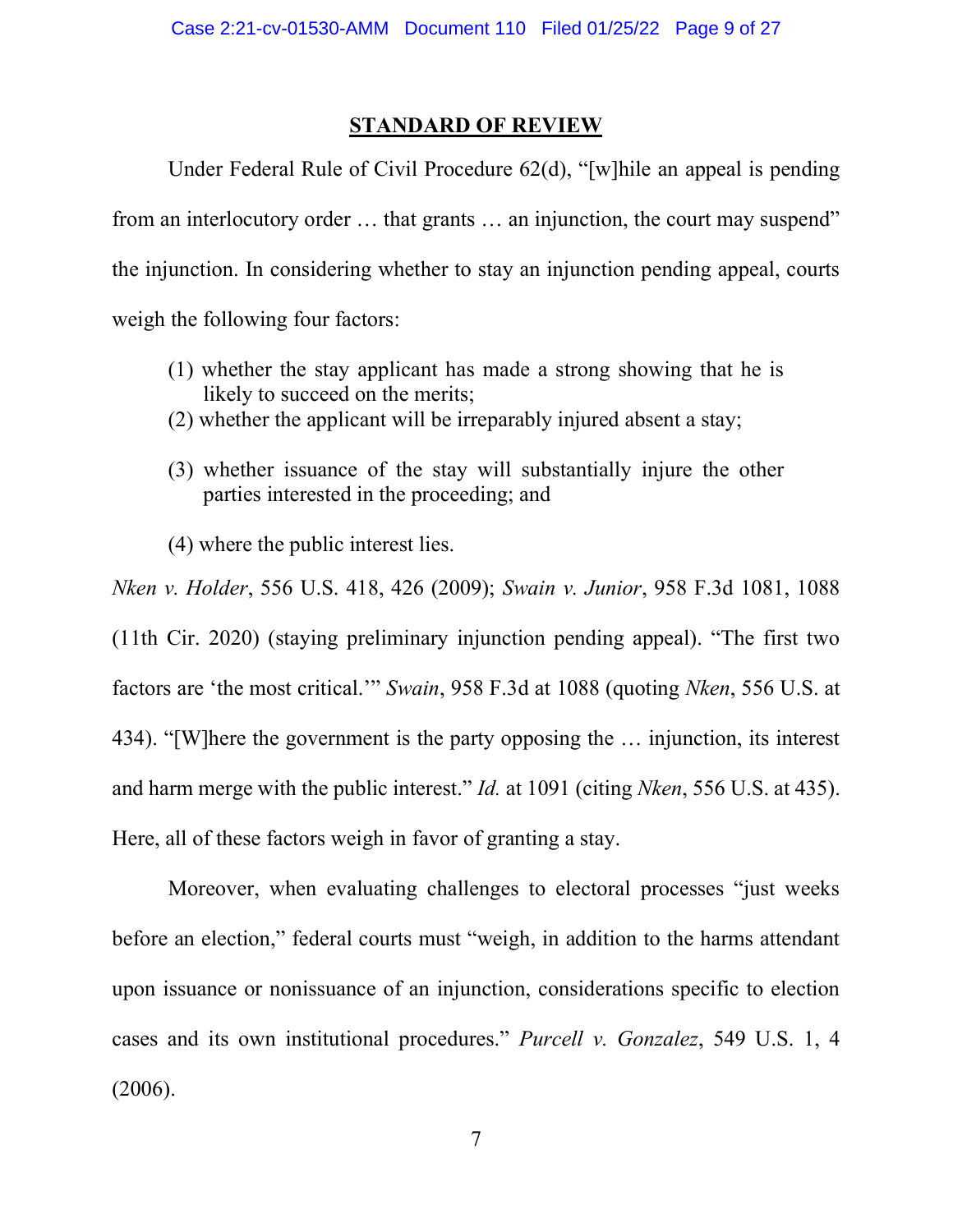#### **ARGUMENT**

# I. The Milligan and Caster Plaintiffs Have Not Shown That Their Section 2 Claims Are Likely to Succeed on the Merits.

#### A. Plaintiffs Cannot Satisfy Gingles's First Precondition.

The Milligan and Caster Plaintiffs assert that Section 2 of the Voting Rights Act requires two majority-minority districts where there is currently one. However, these Plaintiffs' experts made clear that drawing a two-majority-minority-district map using traditional, race-neutral districting principles was virtually impossible out of two-million race-neutral attempts, not one contained two majority-minority districts. That should have ended their endeavor.

Instead, Plaintiffs decided to work backwards. Rather than following traditional, race-neutral districting criteria and determining whether any such maps could contain two majority-minority districts, Plaintiffs first drew two majorityminority districts—that is, they began by granting themselves the relief they seek under Section 2—and then determined *ex post* which districting principles they would (or could) attempt to respect. By looking first to racial quotas and second to the State's redistricting guidelines, there is no question that "[r]ace was the criterion that … could not be compromised." Shaw II, 517 U.S. at 907; see also Op. 205 (noting Dr. Duchin's testimony that she considered two majority-Black districts as 'non-negotiable'"). The crux of Plaintiffs' argument is that because Section 2 contemplates limited, race-conscious relief, the statute necessarily requires States to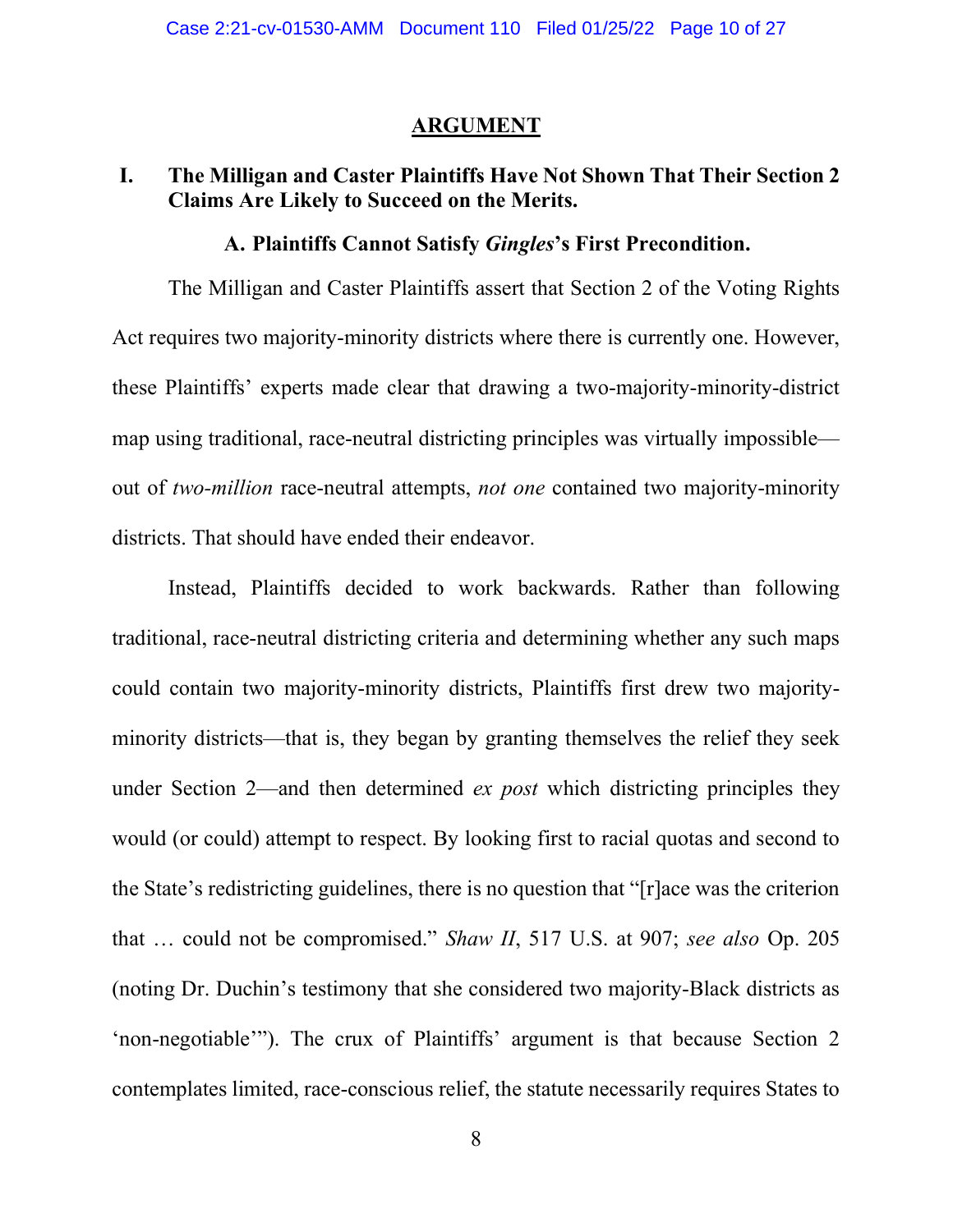#### Case 2:21-cv-01530-AMM Document 110 Filed 01/25/22 Page 11 of 27

subordinate non-racial, traditional redistricting criteria to race, and even to inject racial preferences into each non-racial criterion. This argument, now endorsed by this Court, is limitless. It permits race to predominate in redistricting at all times, in all places, and in all districts.

"The preamble to the Voting Rights Act of 1965 establishes that the central purpose of the Act is '[t]o enforce the fifteenth amendment to the Constitution of the United States.'" Chisom v. Roemer, 501 U.S. 380, 383 (1991). In accordance with its constitutional authority under the Fifteenth Amendment, Section 2 of the VRA is thus a non-discrimination provision; racial equality is the target. Georgia v. Ashcroft, 539 U.S. at 490 ("The purpose of the Voting Rights Act is to prevent discrimination in the exercise of the electoral franchise and to foster our transformation to a society that is no longer fixated on race.").

To be sure, the statute permits limited race-conscious relief where traditional, race-neutral districting criteria are already met. It is not, however, the categorical and limitless exception to the Fourteenth Amendment. It does not provide a mapdrawer carte blanche to prioritize race above traditional criteria and taint the entire districting process with racial preferences—just what the Court has sanctioned here. Indeed, this latter interpretation not only runs afoul of Section 2's non-discrimination mandate, but also drags the statute headlong into conflict with the Fourteenth Amendment's Equal Protection guarantee. See Miller, 515 U.S. at 927 (interpreting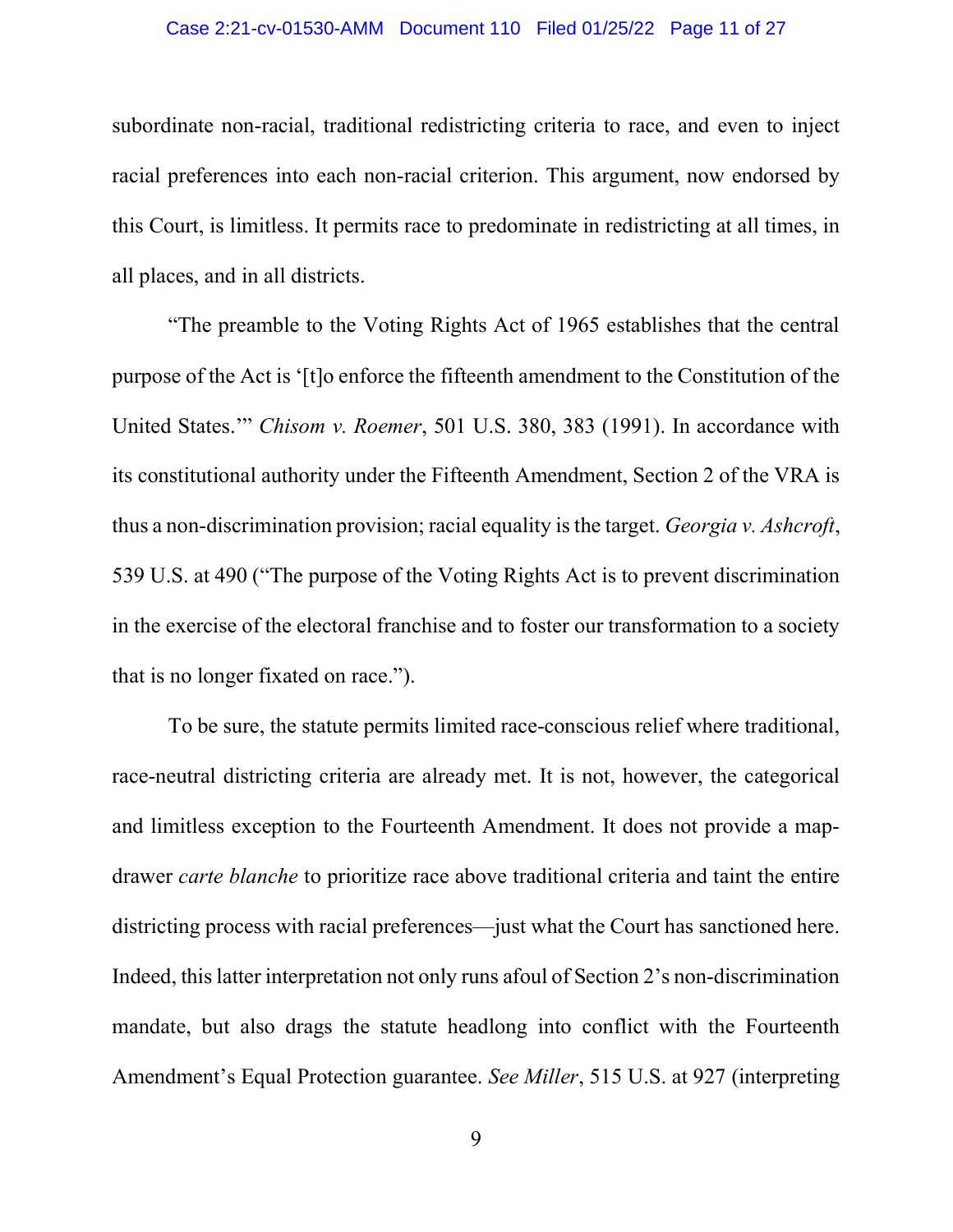#### Case 2:21-cv-01530-AMM Document 110 Filed 01/25/22 Page 12 of 27

Section 2 to "command that States engage in presumptively unconstitutional racebased districting" brings the statute "into tension with the Fourteenth Amendment"). "Section 2 does not guarantee minority voters an electoral advantage," Bartlett v. Strickland, 556 U.S. 1, 20 (2009); where, as here, "minority voters have the same opportunity to elect their candidate as any other political group with the same relative voting strength," the VRA cannot place a race-based thumb on the scale for Plaintiffs, *id*. To do so would distort the statute's plain language, "emphasi[zing] the word 'opportunity' at the expense of the word 'equally.'" Id.

In Thornburg v. Gingles, 478 U.S. 30 (1986), the Supreme Court attempted to chart a constitutional course for Section 2's provision of limited, race-conscious relief. To show Section 2 claims are viable, Gingles requires that Plaintiffs first satisfy three threshold preconditions: "namely (1) that the minority group is sufficiently large and geographically compact to constitute a majority in a singlemember district, (2) that the minority group is politically cohesive, and (3) that the white majority votes sufficiently as a bloc to enable it usually to defeat the minority's preferred candidate." Bartlett, 556 U.S. at 8-9 (internal quotation marks omitted).<sup>3</sup>

This Court concluded that Plaintiffs may subordinate a State's traditional districting principles to race in order to satisfy Gingles's first precondition, so long

<sup>&</sup>lt;sup>3</sup> Moreover, the Eleventh Circuit requires that plaintiffs in Section 2 litigation "demonstrate the existence of a proper remedy." Burton v. City of Belle Glade, 178 F.3d 1175, 1199 (11th Cir. 1999).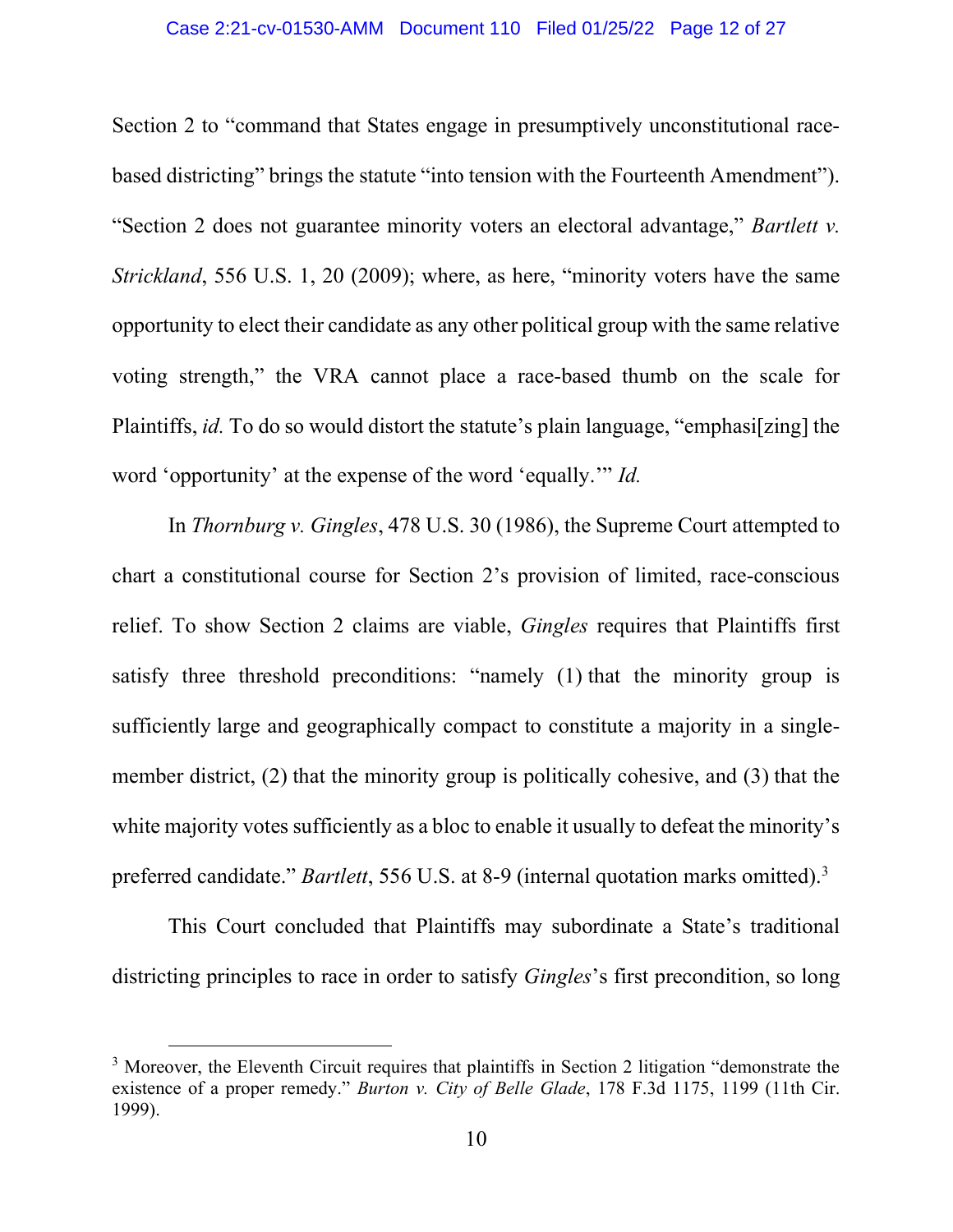as they do it only "to the extent necessary to determine whether it was possible for the Milligan plaintiffs and the Caster plaintiffs to state a Section Two claim." Op. 204. Of course, a Plaintiff must identify as part of Gingles's first precondition that a majority-minority district can be drawn. But Gingles does not permit a Plaintiff to satisfy Gingles 1 by abandoning all redistricting principles. But that is precisely what occurred here. The uncontested evidence here is that it is impossible to draw two majority-minority districts in Alabama if one were to consider only race-neutral redistricting principles. That is dispositive—there can be no clearer indication that Gingles 1 cannot be satisfied than Plaintiffs' experts own algorithms. But by importing into the redistricting process this new "creation of two majority-Black districts" principle, Op. 57, the Court allowed Plaintiffs to start at the end  $(i.e., "two"$ districts must be drawn") and then work backwards to explain why traditional districting principles were only somewhat compromised. Only "'after' … minority opportunity to elect" was satisfied did the maps then try to satisfy "'compactness.'" Op. 57. The Court thus accepted Plaintiffs' position that, because Section 2 contemplates some racial considerations in its relief, the statute duly permits nearly any racial considerations Plaintiffs (or a court) might propose—and requires legislatures to "infuse race into virtually every redistricting." *Bartlett*, 556 U.S. at 21.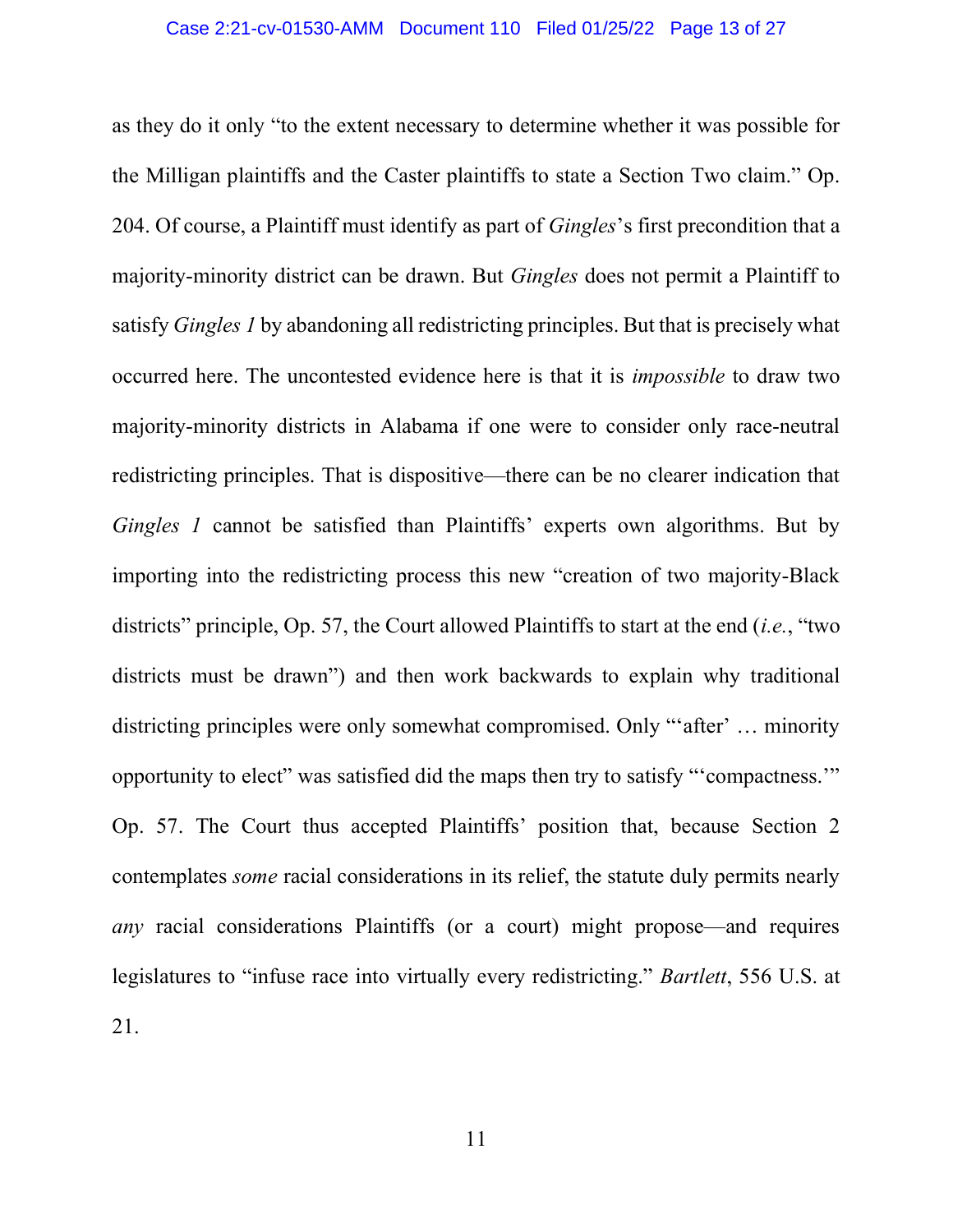This position contravenes Supreme Court precedent and collapses the distinction between permissible race-conscious remedies under Section 2 and unconstitutional racial gerrymanders. The former permits race-conscious relief only where plaintiffs demonstrate that redistricting has "result [ed] in a denial or abridgement of the right … to vote on account of race or color," 52 U.S.C. §10301(a), and requires a remedy which honors "traditional districting principles." LULAC, 548 U.S. at 433. The latter, however, occurs where these traditional principles are "subordinated to racial objectives." Miller, 515 U.S. at 919. The district court's interpretation of Section 2 contorts the statute into a permanent exemption to the Fourteenth Amendment's Equal Protection guarantees. The VRA is not an unwritten constitutional amendment. If, as the Court has interpreted here, the VRA means race-based redistricting is always permissible, then the VRA is unconstitutional as applied to single-member districts.

Plaintiffs undertook "serious gerrymandering" by subordinating traditional redistricting principles to their goal of maximizing black voting power, which is precisely what "[t]he Voting Rights Act does not require." Gonzalez v. City of Aurora, 535 F.3d 594, 600 (7th Cir. 2008) (Easterbrook, J.). And more fundamentally, Plaintiffs' position puts the cart before the horse; their task in this litigation is to show that Alabama has violated Section 2, and only then may this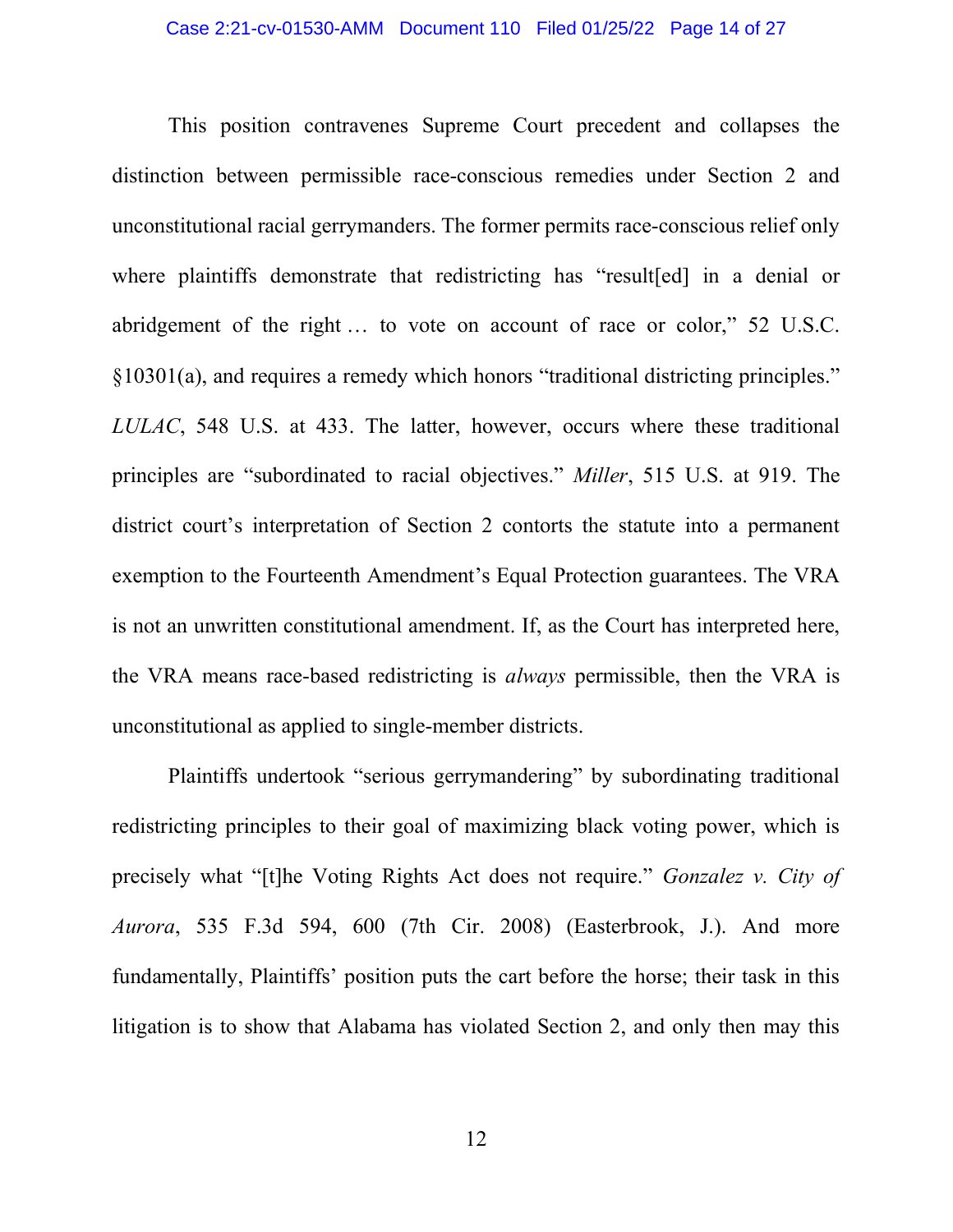#### Case 2:21-cv-01530-AMM Document 110 Filed 01/25/22 Page 15 of 27

Court sanction a race-conscious remedy. Plaintiffs may not presume the truth of what they are required to prove.

Plaintiffs' approach goes well beyond the cynical picture of gerrymandering "run amok" Justice Kagan painted in her Rucho dissent. 139 S. Ct. at 2520 (Kagan, J., dissenting). There, Justice Kagan lamented the possibility that "today's mapmakers can generate thousands of possibilities at the touch of a key—and then choose the one giving their party maximum advantage (usually while still meeting traditional districting requirements)." Rucho,139 S. Ct. at 2513. Here, Dr. Duchin's actions would make Justice Kagan's nefarious mapmaker blush; Dr. Duchin generated millions of random race-neutral maps, but none provided her preferred result. Only when she imposed algorithmic requirements to maximize black Alabamians' electoral advantage—necessarily reshaping maps at the expense of race-neutral criteria—did she find maps that hit her racial targets. In Rucho, Justice Kagan deemed North Carolina's congressional map an extreme political gerrymander after an "expert produced 3,000 maps, adhering … to the districting criteria that the North Carolina redistricting committee had used, other than partisan advantage," and every "one of the 3,000 maps would have produced at least one more Democratic House Member than the State's actual map." Rucho,139 S. Ct. at 2518. Those 3,000 maps were enough, in Justice Kagan's view, to declare the North Carolina map "an out-out-outlier." *Id.* Here, several more "out's" are warranted,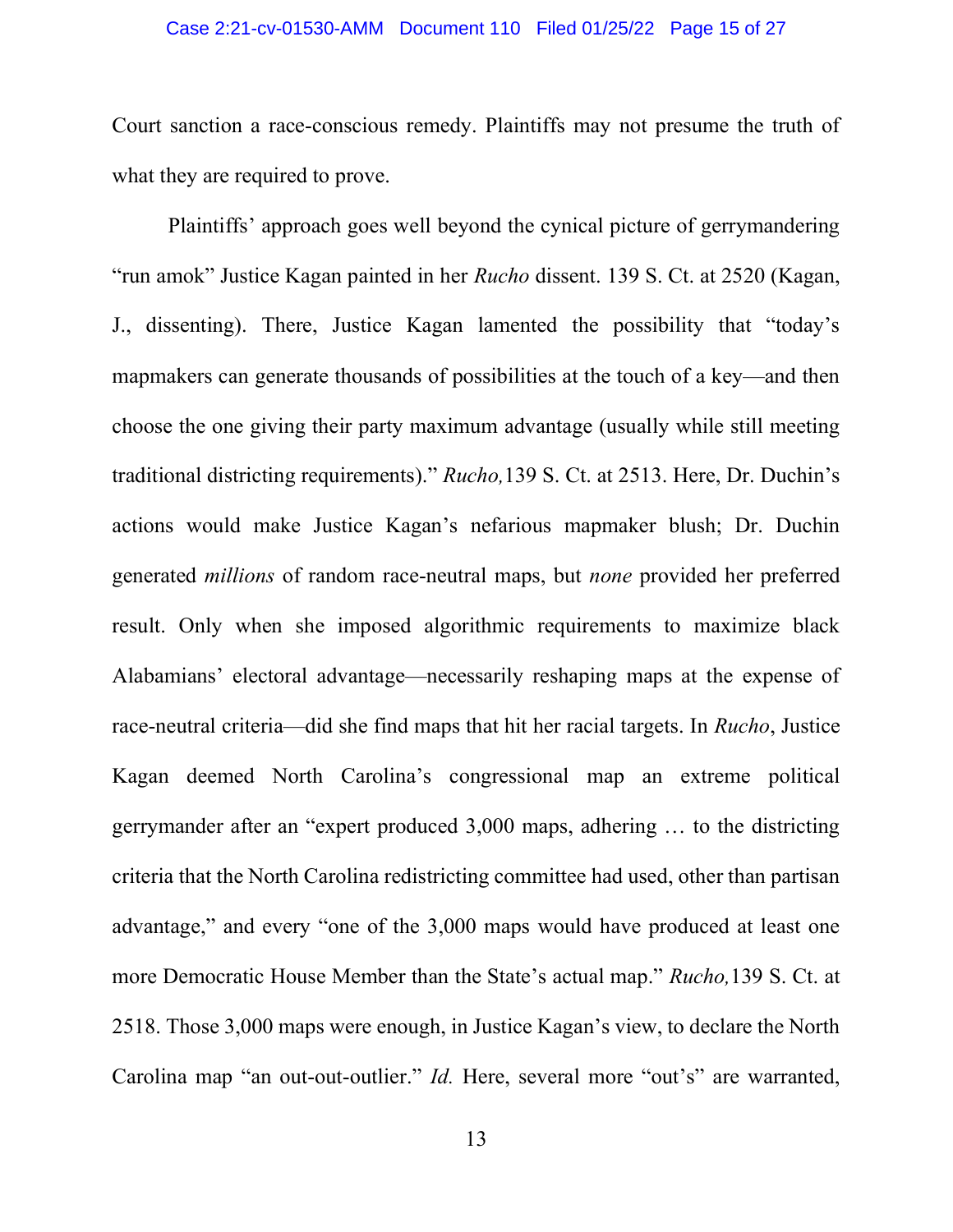#### Case 2:21-cv-01530-AMM Document 110 Filed 01/25/22 Page 16 of 27

given that generating two million maps on grounds other than race failed to generate even one map with two majority-black district.

By accepting maps that disregard the State's traditional redistricting principles to the extent they conflict with Plaintiffs' preferred racial quotas, the district court misconstrued Section 2. The Order endorses maps in which race predominates over traditional districting principles—that is, maps embodying racial gerrymanders which the Legislature never could have passed in the first instance—and orders the Legislature to adopt such a map. See, e.g., Shaw II, 517 U.S. at 907 (racial gerrymander where "[r]ace was the criterion that … could not be compromised"); Miller, 515 U.S. at 916 (racial gerrymander where map "subordinated traditional race-neutral districting principles, including but not limited to compactness, contiguity, and respect for political subdivisions or communities defined by actual shared interests, to racial considerations"). Because "[Section] 2 does not require a State to create, on predominantly racial lines, a district that is not 'reasonably compact,'" Bush v. Vera, 517 U.S. 952, 979 (1996), the Court should stay its Order.

# B. Even If Gingles's First Precondition Permitted Plaintiffs to Subordinate Traditional Districting Criteria to Race, Gingles's "Totality of Circumstances" Inquiry Would Prohibit Relief Under Section 2.

Only if Plaintiffs can clear Gingles's threshold hurdles do they then proceed to Section 2's "totality of circumstances" inquiry, which demands a holistic investigation aimed at whether "the political processes … in the State … are not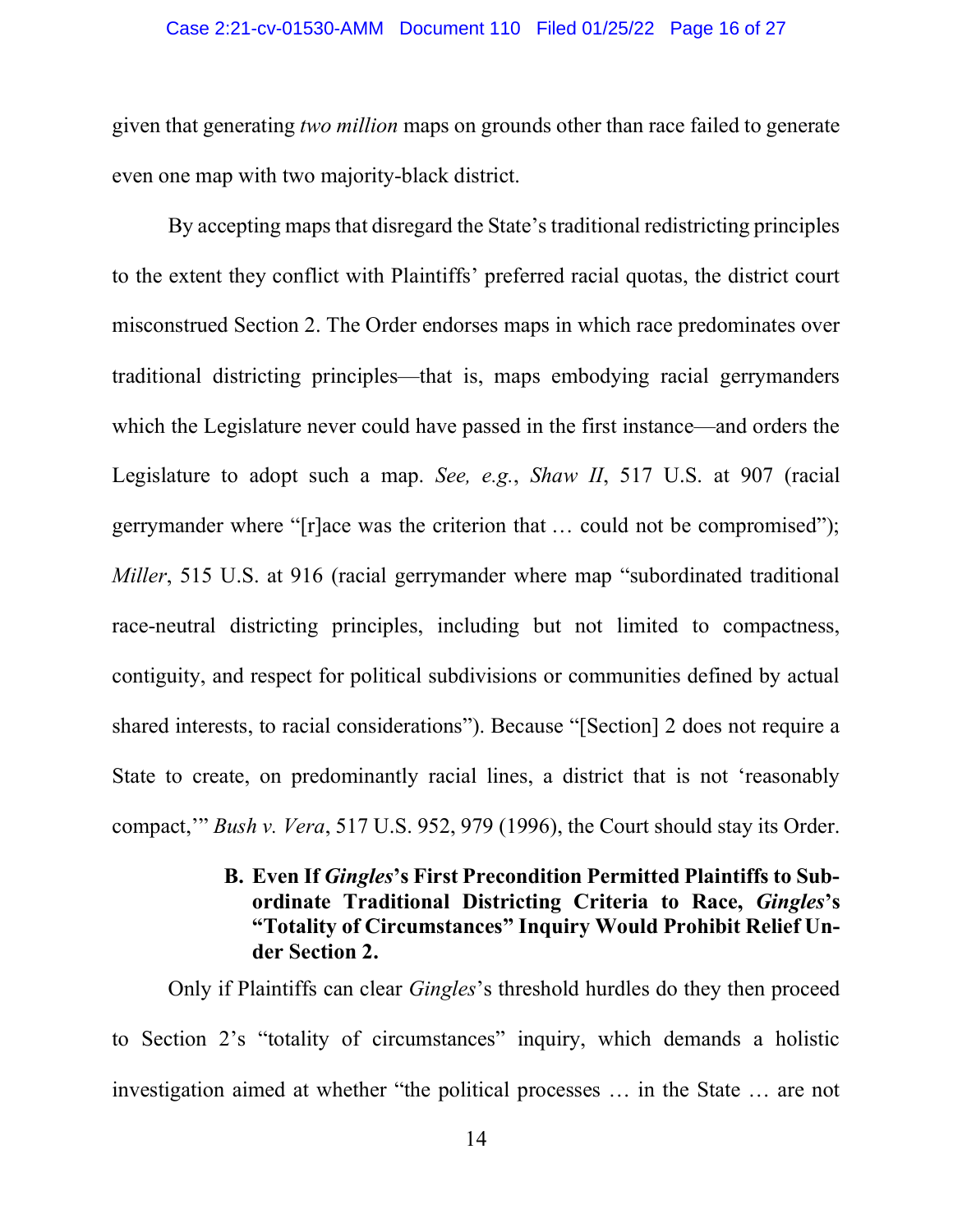#### Case 2:21-cv-01530-AMM Document 110 Filed 01/25/22 Page 17 of 27

equally open to participation by [black Alabamians] in that [they] have less opportunity than other members of the electorate to participate in the political process and to elect representatives of their choice." 52 U.S.C. §10301(b). Under the statute, this inquiry establishes whether black Alabamians suffer "denial or abridgement of the right ... to vote on account of race or color." *Id.* at  $\S 10301(a)$ .

The Legislature did not decline to pass congressional plans resembling Plaintiffs' illustrative maps "on account of race or color," but rather because of traditional districting principles and basic political geography and demographics. Indeed, Plaintiffs proved as much; neither Dr. Imai's tens of thousands of maps nor Dr. Duchin's millions of race-neutral maps produced a single two-majorityminority-district map.

This Court's conclusion that the 2021 Map "results in a denial or abridgement of" Plaintiffs' rights "on account of race or color" is thus legally erroneous. 52 U.S.C. § 10301(a). Where *no* iteration of race-neutral districting principles can produce a map with two majority-minority districts, Plaintiffs cannot show that the State's "political processes" for Congressional districting are not "equally open" to them. In other words, failure to give Plaintiffs' a race-based preference that no other similarly sized and dispersed group could expect to receive from a neutral redistricting process is not failure to treat Plaintiffs equally.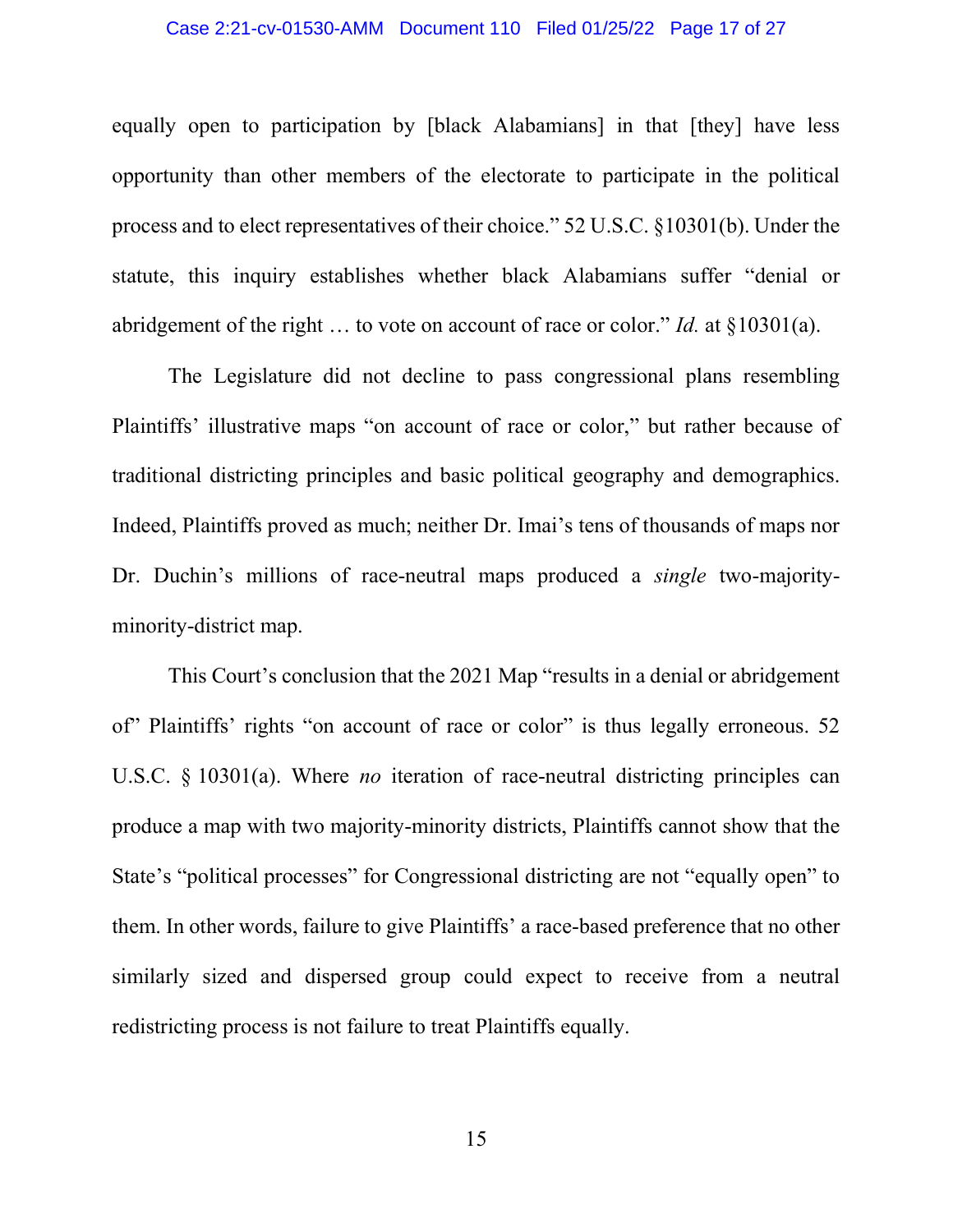## C. If Section 2 Requires States to Subordinate Traditional Redistricting Criteria to Race, Then Section 2 Is Unconstitutional.

Congress derived its authority to enact the VRA pursuant to the Fifteenth Amendment, Chisom, 501 U.S. at 383, which guarantees that "[t]he right of citizens of the United States to vote shall not be denied or abridged by … any State on account of race, color, or previous condition of servitude," and permits Congress to "enforce" its substantive provisions "by appropriate legislation." U.S. CONST. amend. XV, §§1-2. Congress may enforce the substantive provisions of the Fourteenth and Fifteenth Amendments "by creating private remedies against the States for actual violations of those provisions." United States v. Georgia, 546 U.S. 151, 158 (2006) (emphasis added). This Court's interpretation of Section 2 would not only unmoor the statute from its constitutional authority under the Fifteenth Amendment but also turn the VRA into a tool for race-based "electoral advantage," creating "serious constitutional concerns under the Equal Protection Clause." Bartlett, 556 U.S. at 20-21.

The Court misinterprets Section 2 as a nearly all-purpose exemption to the Fourteenth Amendment's prohibition against race-based sorting. Where, as here, the Court-ordered remedy is "obviously … created solely to effectuate the perceived common interests of one racial group," the court is ordering a racial gerrymander "altogether antithetical to our system of representative democracy." Shaw I, 509 U.S. at 648.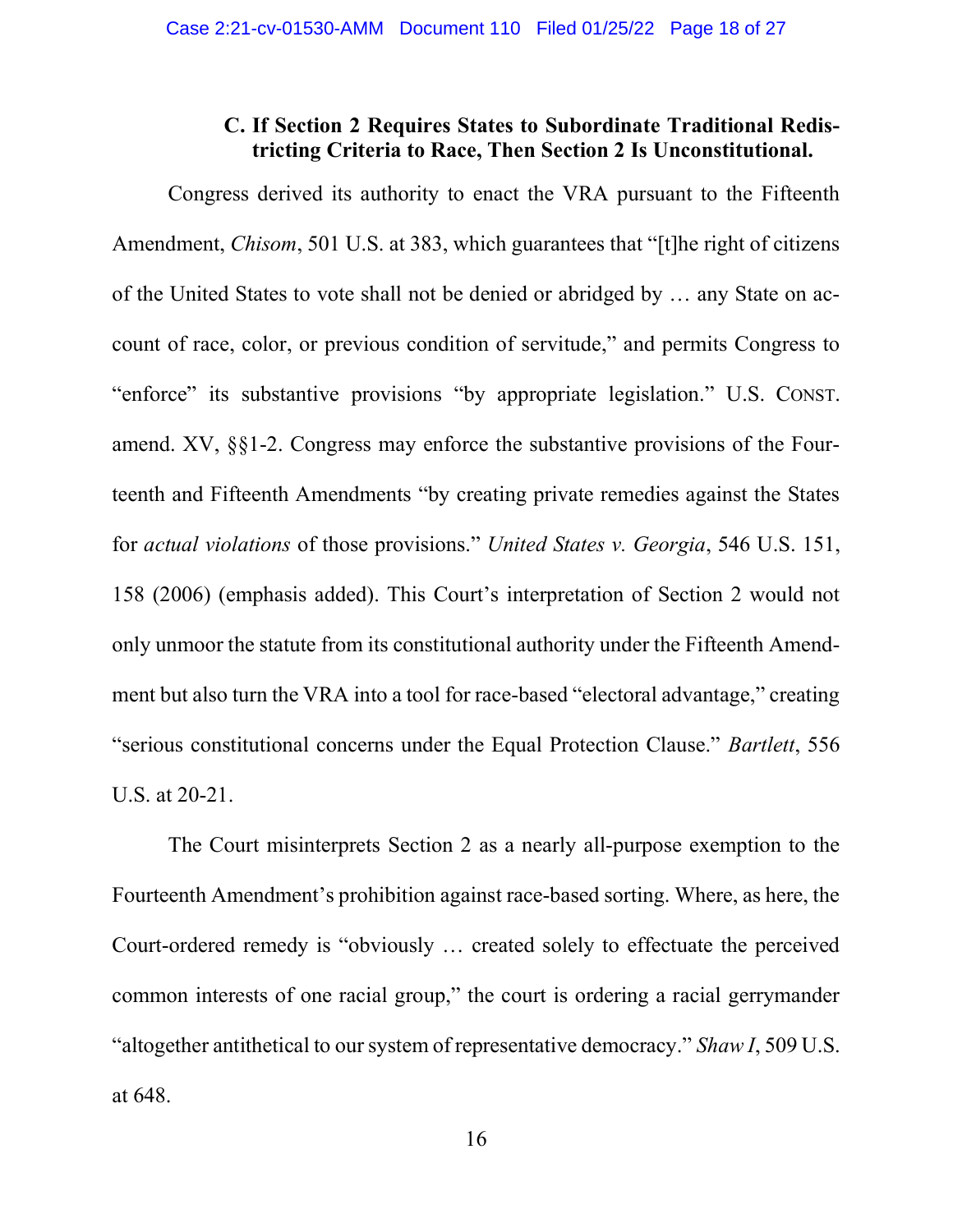The Court did not offer any answer to the critical question of whether daylight exists between (1) racial gerrymandering repugnant to the Constitution (maps that conflict with traditional principles because of racial considerations) and (2) the raceconscious relief (maps that do not conflict with traditional principles but are selected with an eye toward race) that can be required under Section 2. If Section 2 is constitutional, then necessarily the answer is "Yes." To hold otherwise would convert Section 2 into a thoroughgoing exemption to the Fourteenth Amendment; while an amendment may permanently modify the Constitution, a statute cannot. Yet the Court collapsed these discrete concepts, holding that Section 2's limited, highly contextual, race-conscious relief permits plaintiffs to subordinate all aspects of redistricting to race.

By failing to distinguish race-conscious relief from racial gerrymandering, the Court interprets Section 2 to "command that States engage in presumptively unconstitutional race-based districting," which in turn brings the statute "into tension with the Fourteenth Amendment." Miller, 515 U.S. at 927. The Court's interpretation ignores that any "exercise of [Congress's] Fifteenth Amendment authority even when otherwise proper still must 'consist with the letter and spirit of the Constitution.'" Id. (quoting McCulloch v. Maryland, 17 U.S. (4 Wheat.) 316, 421 (1819)). Requiring States' redistricting processes to bear an "uncomfortable resemblance to political apartheid," Shaw I, 509 U.S. at 647, consists with neither.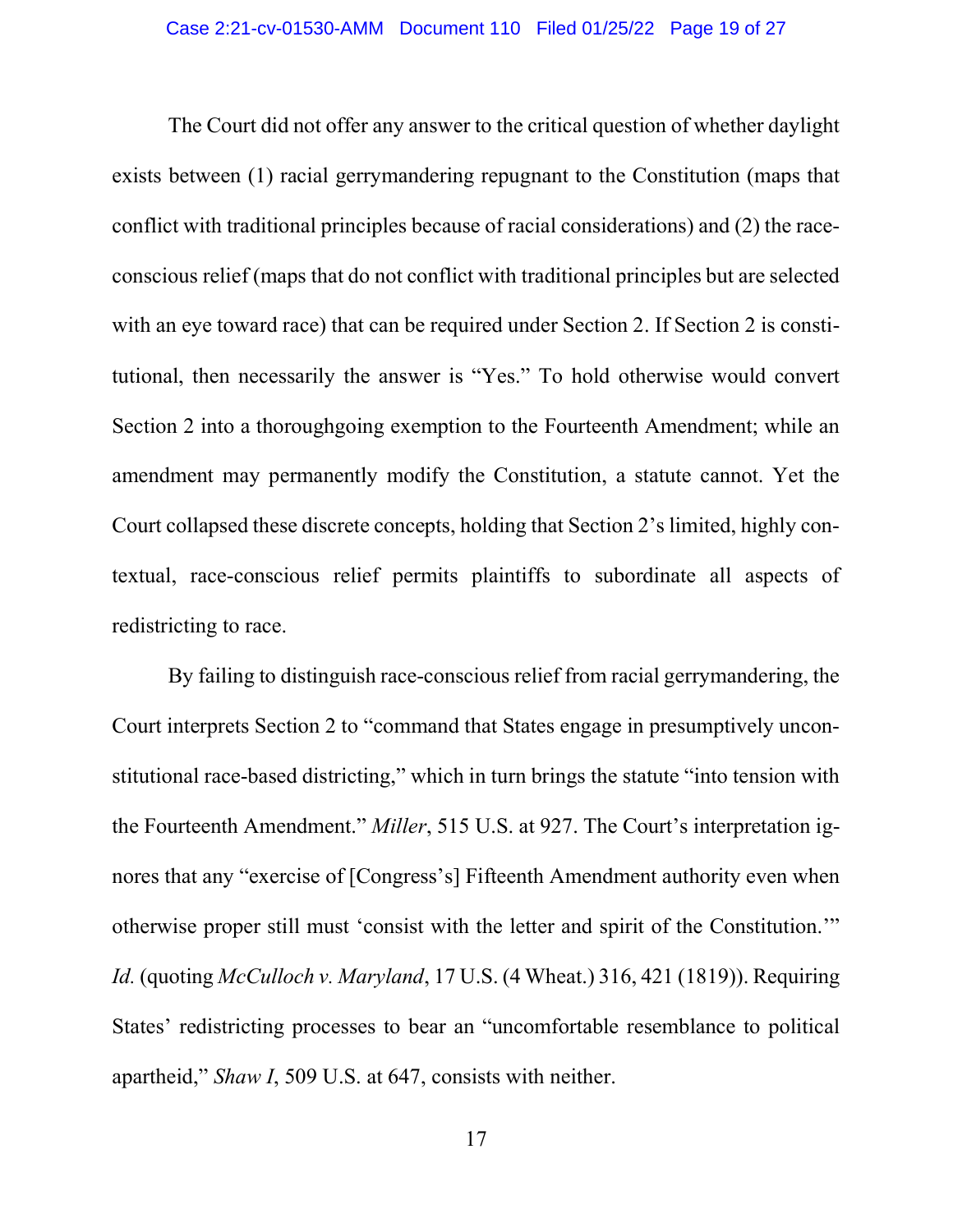### II. The Balance of Equities Weighs Heavily In Favor Of A Stay.

A stay is also warranted because this Court's order at this late hour is inflicting grave harm on the public interest. "When the massive disruption to the political process of the [State] is weighed against the harm to plaintiffs of suffering through one more election based on an allegedly invalid districting scheme, equity requires that [this Court] deny relief." Mac Govern v. Connolly, 637 F. Supp. 111, 116 (D. Mass. 1986) (three-judge court).

Enjoining the State from using the 2021 Map throws the current election into chaos and leaves almost no time for maps to be redrawn, hundreds of thousands of voters to be reassigned to new districts, and thousands of new signatures to be obtained by candidates and political organizations seeking ballot access. And those harms will be vastly magnified here given that the State's 2021 Map largely preserves preexisting, decades-old districts while making minimal changes to equalize population, whereas Plaintiffs seek to redraw much of the map.

Former Representative Byrne testified about the problems with drastically changing the congressional lines this late in the day. Tr. 1693:16-1694:7. And Plaintiff Dowdy too recognized the obvious fact that candidates often spend significant time and money to campaign and meet prospective voters. Tr. 399:16-21. Add to that now the reality that candidates will have mere days to even consider whether to run in brand new districts.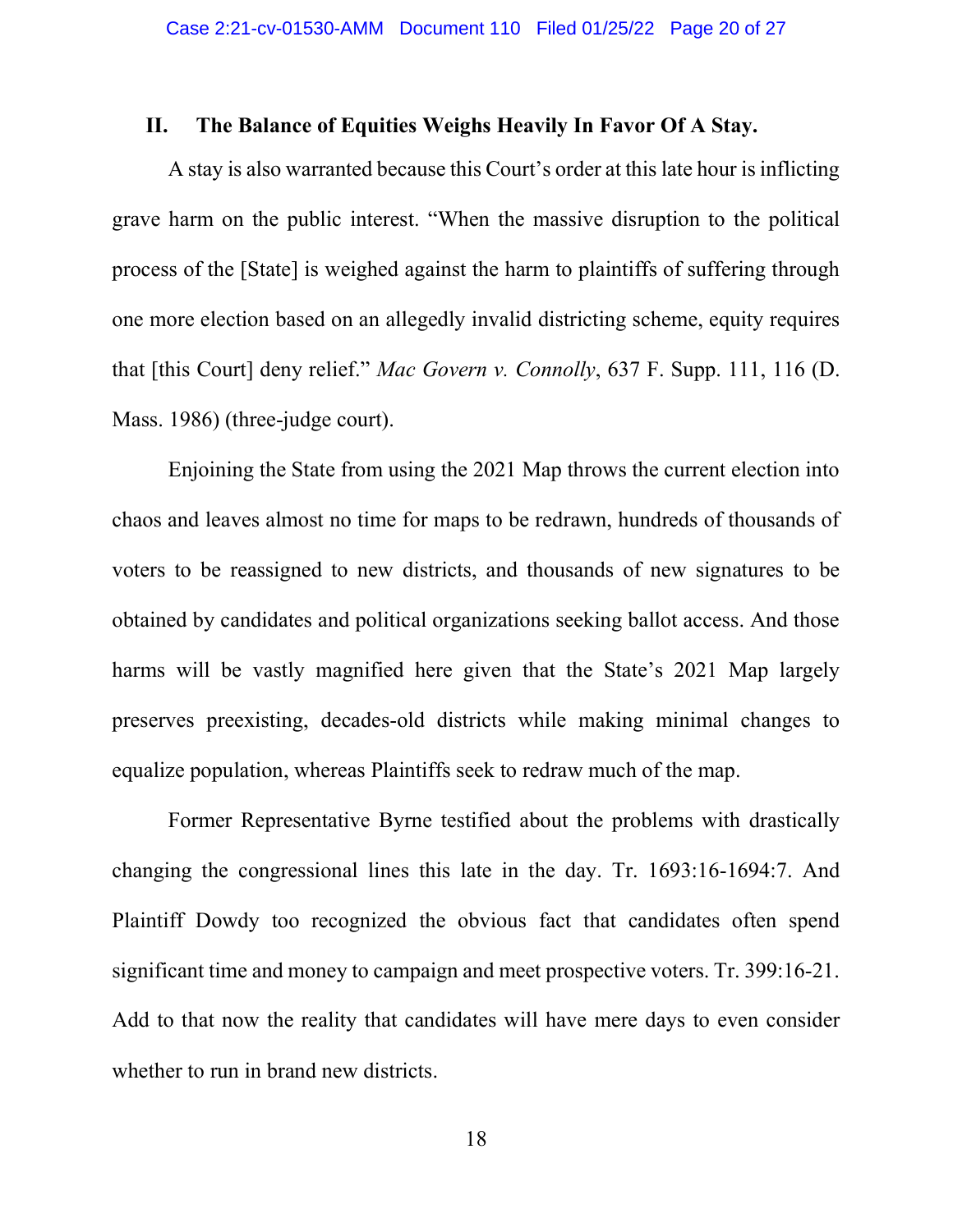To pull the rug out from these candidates and their voters in the run-up to an election requires extraordinary justification. Courts often reject requests to preliminarily enjoin the use of redistricting plans in impending elections, and this Court should have followed suit here. As those courts have recognized, "elections are complex to administer, and the public interest [is] not … served by a chaotic, last-minute reordering of ... districts. It is best for candidates and voters to know significantly in advance of the petition period who may run where." Favors v. Cuomo, 881 F. Supp. 2d 356, 371 (E.D.N.Y. 2012) (three-judge court) (citing Diaz v. Silver, 932 F. Supp. 462, 466-68 (E.D.N.Y. 1996) (three-judge court)). Thus, "[t]he Supreme Court has held that an injunction may be inappropriate even when a redistricting plan has actually been found unconstitutional because of the great difficulty of unwinding and reworking a state's entire electoral process." Id. (citing Reynolds v. Sims, 377 U.S. 533, 585 (1964); Roman v. Sincock, 377 U.S. 695, 709-10 (1964)).

Relatedly, the Court leaves precious little time for the State to exercise its sovereign prerogative and craft an appropriate remedy. Drawing new maps takes time. One expert advises courts that are considering map-drawing themselves to budget "one month for the drawing of a plan and an additional month for hearings and potential modifications to it … so that all concerned can proceed in a nonfrenzied fashion." Nathaniel Persily, When Judges Carve Democracies: A Primer on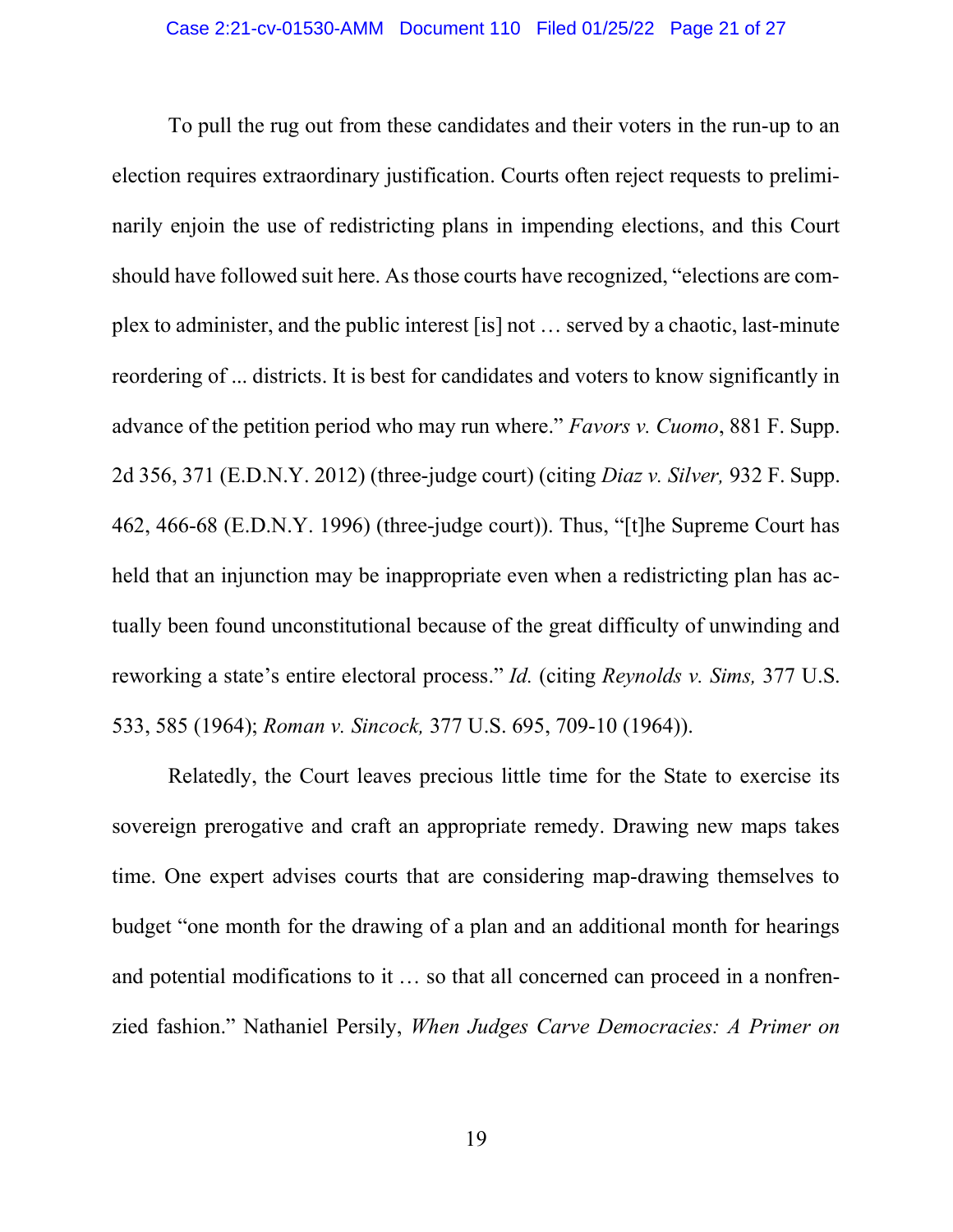Court-Drawn Redistricting Plans, 73 Geo. Wash. L. Rev. 1131, 1147-48 (2005). But a frenzied process is guaranteed by the Court's order.

Accordingly, "[s]ince the Reynolds decision, a number of federal courts have withheld the granting of relief, and even dismissed actions, where an election was imminent and the election process had already begun." Pileggi v. Aichele, 843 F. Supp. 2d 584, 593 (E.D. Pa. 2012) (three-judge court) (collecting cases). Those serious concerns about timing and administrability apply with full force here. As Alabama's Director of Elections Clay Helms has attested, "[t]here are substantial obstacles to changing the Congressional districts at this late date." DX7:2. Indeed, pandemic-related delays to census numbers stalled the redistricting process, in turn creating a situation in which "local election officials are already under time pressures created by the fact that the maps were adopted in November, 2021." Id.

It is important to recognize that, while the primary election will be held on May 24, 2022, absentee voting starts on March 30, 2022, which is only weeks away. And there are all sorts of activities that must be accomplished in advance of that March 30 deadline, including candidate qualification. Similarly, under Alabama law political parties must certify their candidates to probate judges and the Secretary of State by March 9, see Ala. Code §17-13-22, and the Secretary must certify the names of opposed candidates for state and federal offices by March 11, see id. at §17-13- 5(b).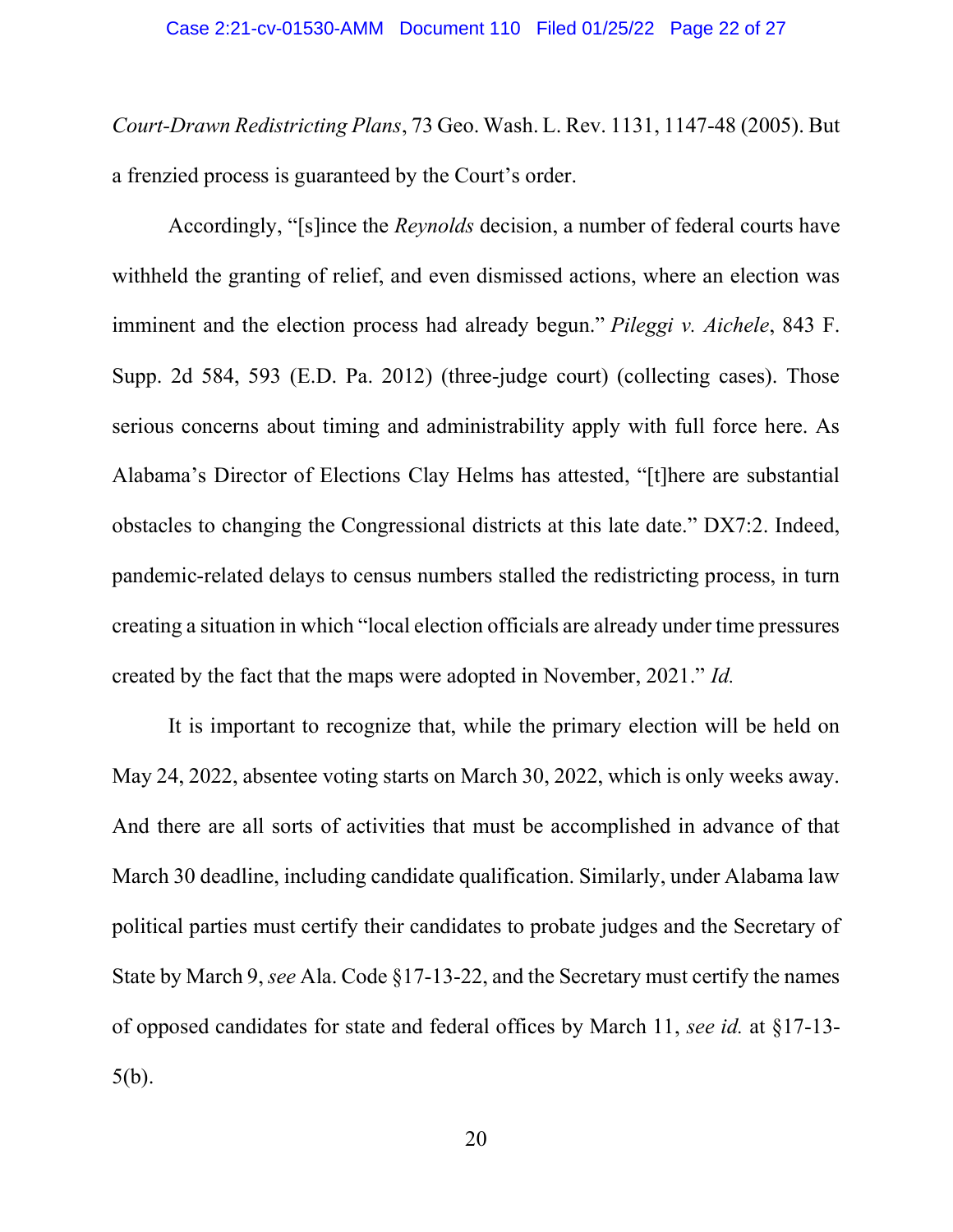#### Case 2:21-cv-01530-AMM Document 110 Filed 01/25/22 Page 23 of 27

The harms that would flow from enjoining the 2021 Map are varied and certain. Candidates seeking to run in major party primaries have expended significant time and money ahead of the January 28 qualifying deadline. A primary will be required for voters to choose among them. See Ala. Code § 17-13-1. Much of the time and money spent to engage with potential voters would prove wasted if those voters are later moved to a different district. One of many reasons "[i]t is best for candidates and voters to know significantly in advance of the petition period who may run where." Favors, 881 F. Supp. 2d at 371.

For absentee voting to begin on March 30, 2022, DX7:4, ballots must be finalized and printed in advance. Federal law requires that the ballots of voters protected by the Uniformed and Overseas Citizens Absentee Voting Act be transmitted no later than April 9, 2022, if they have been requested by that time. DX7:4-5; 52 U.S.C. § 20302(a)(8). Where recent experience shows that election officials struggled to complete the district-assignment process within four months following remedial redistricting, DX7:4, Plaintiffs have failed to provide any reason to believe that potentially hundreds of thousands of voters could be swapped among districts in the three months between this opinion's issuance and the April 9, 2022 deadline to have absentee ballots for UOCAVA voters out the door for congressional primary elections.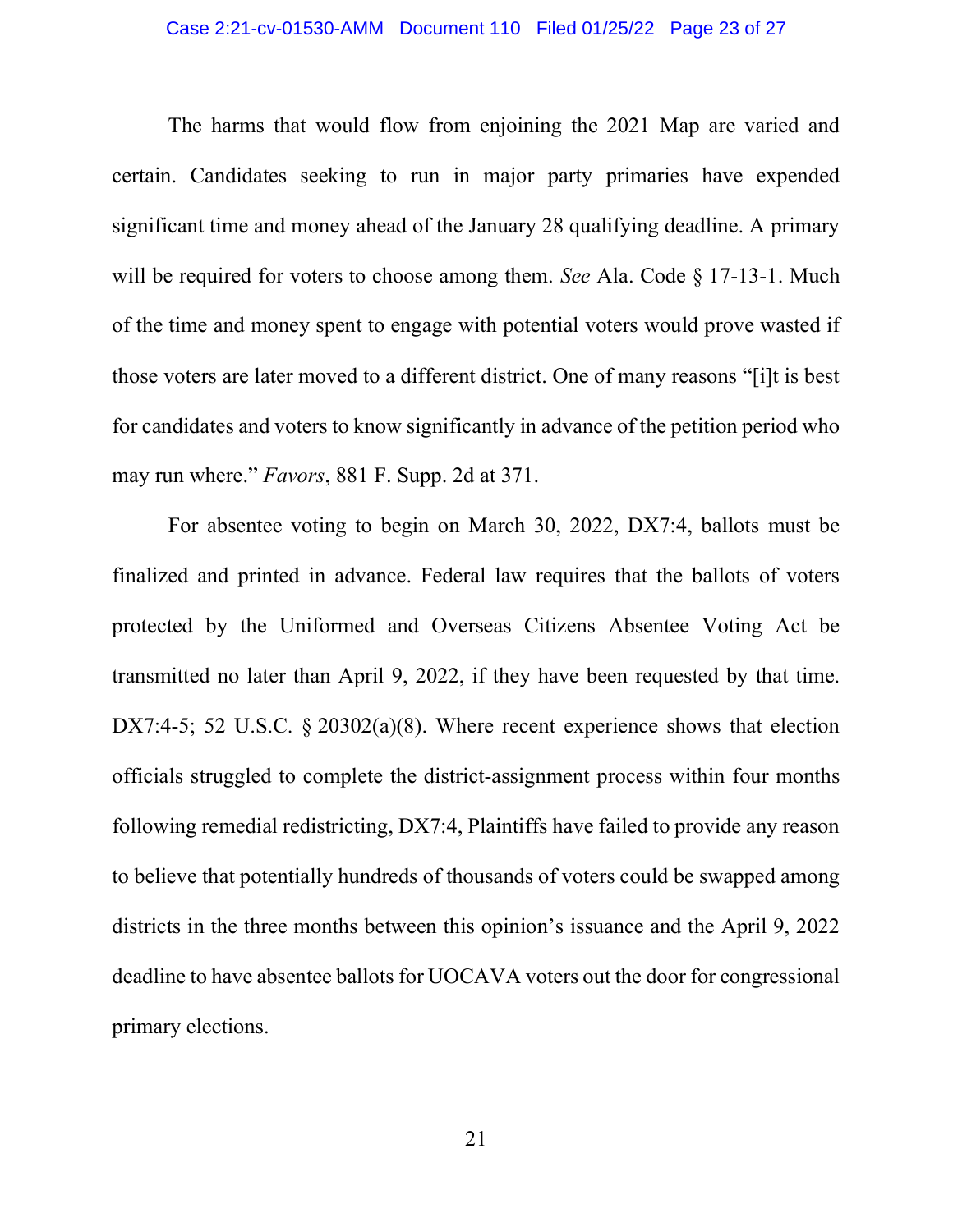In short, "the election machinery wheels [are] in full rotation," *Graves v. City* of Montgomery, 807 F.Supp.2d 1096, 1112 (M.D. Ala. 2011), and can't be stopped without grave damage to the public. That is why courts and redistricting experts have recognized that a court that must draw a map, "should have as its goal the imposition of a plan no later than one month before candidates may begin qualifying for the primary ballot,' which 'means that the court should begin drawing its plan about three months before the beginning of ballot qualification in order to build in time for possible hearings and adjustments to the plan.'" Favors, 881 F. Supp. 2d at 364 (quoting Persily, When Judges Carve Democracies: A Primer on Court-Drawn Redistricting Plans, 73 Geo. Wash. L. Rev. at 1147). We are already well past such timeframes.

Finally, "[c]ases in which the Supreme Court has found a problem under § 2 all involve transparent gerrymandering that boosts one group's chances at the expense of another's." Gonzalez, 535 F.3d at 598. But the Guidelines the Alabama Legislature implemented and the map it enacted are entirely ordinary. The Legislature did not break sharply from the past to enact a brazen partisan gerrymander. See Rucho, 139 S. Ct. at 2491 (Republican redistricting committee chair "explain[ing] that the map was drawn with the aim of electing ten Republicans and three Democrats because he did 'not believe it [would be] possible to draw a map with 11 Republicans and 2 Democrats'"). Nor did the Legislature break up an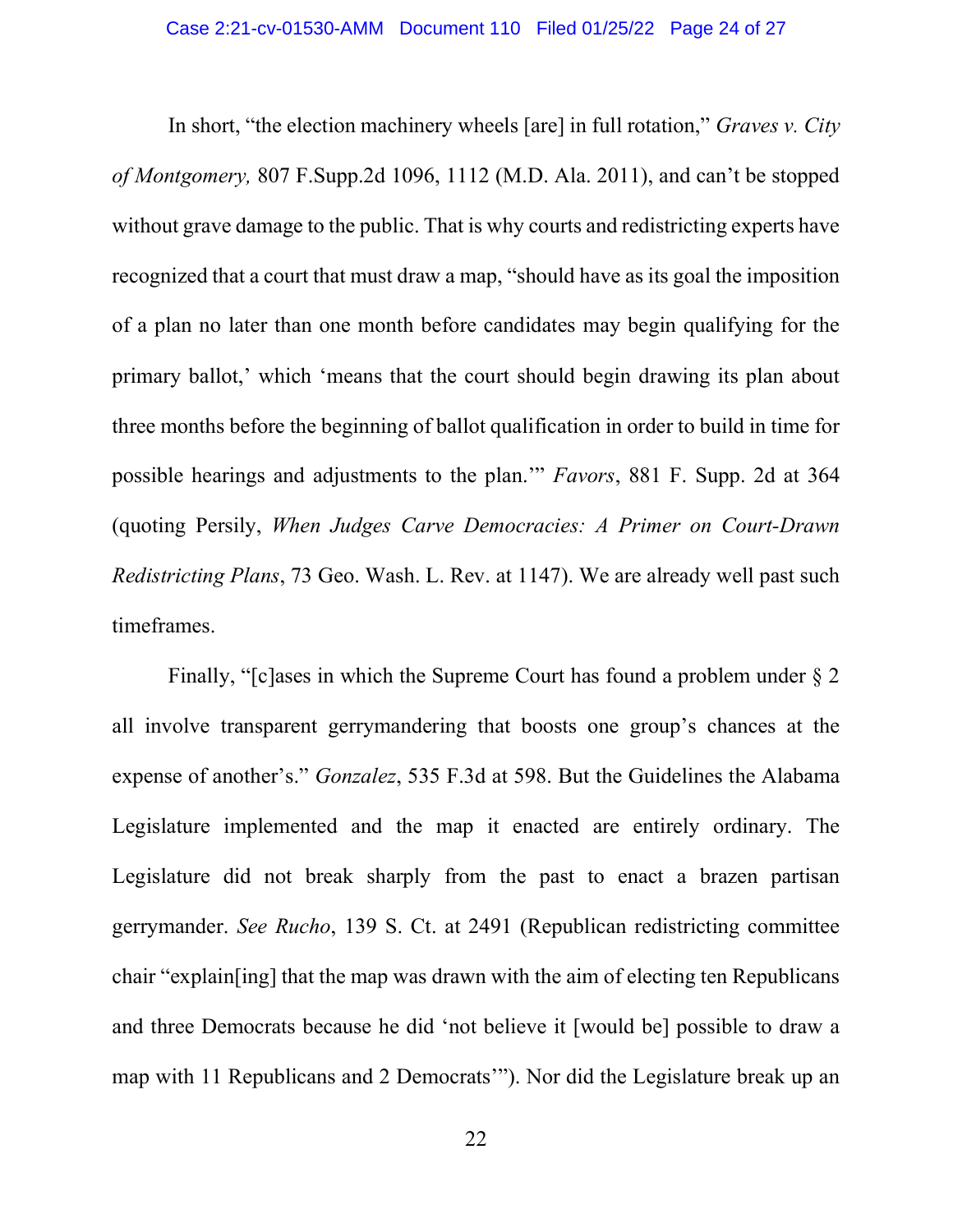#### Case 2:21-cv-01530-AMM Document 110 Filed 01/25/22 Page 25 of 27

established community of minority voters to take "away [their] opportunity because [they] were about to exercise it." *LULAC*, 548 U.S. at 440.

All Alabama seeks to do is implement a map that largely carries forward districts that have existed for half a century and that, since 1992, have been approved by federal courts and Legislatures controlled first by Democrats and more recently by Republicans. It may be that at the close of full discovery and a full trial, that this Court determines that the 2021 Plan nevertheless contains some legal flaw. But just two months into this litigation, it is not clear that Plaintiffs will prevail. And roughly two months before absentee voting begins, it is clear that the Court's order will cause irreparable harm to Alabama, its aspiring congressional representatives, and the voters they seek to represent. The Court should stay its preliminary injunction order pending appeal.

### **CONCLUSION**

The Court should grant stays pending appeal of its orders granting the *Caster* and Milligan Plaintiffs' motions for preliminary injunction. As noted above, due to the exigencies imposed by these cases and these orders, and Defendants' potential need to seek appellate review on an expedited basis, Defendants respectfully request that the Court issue a ruling on this stay motion by the end of the day today, January 25.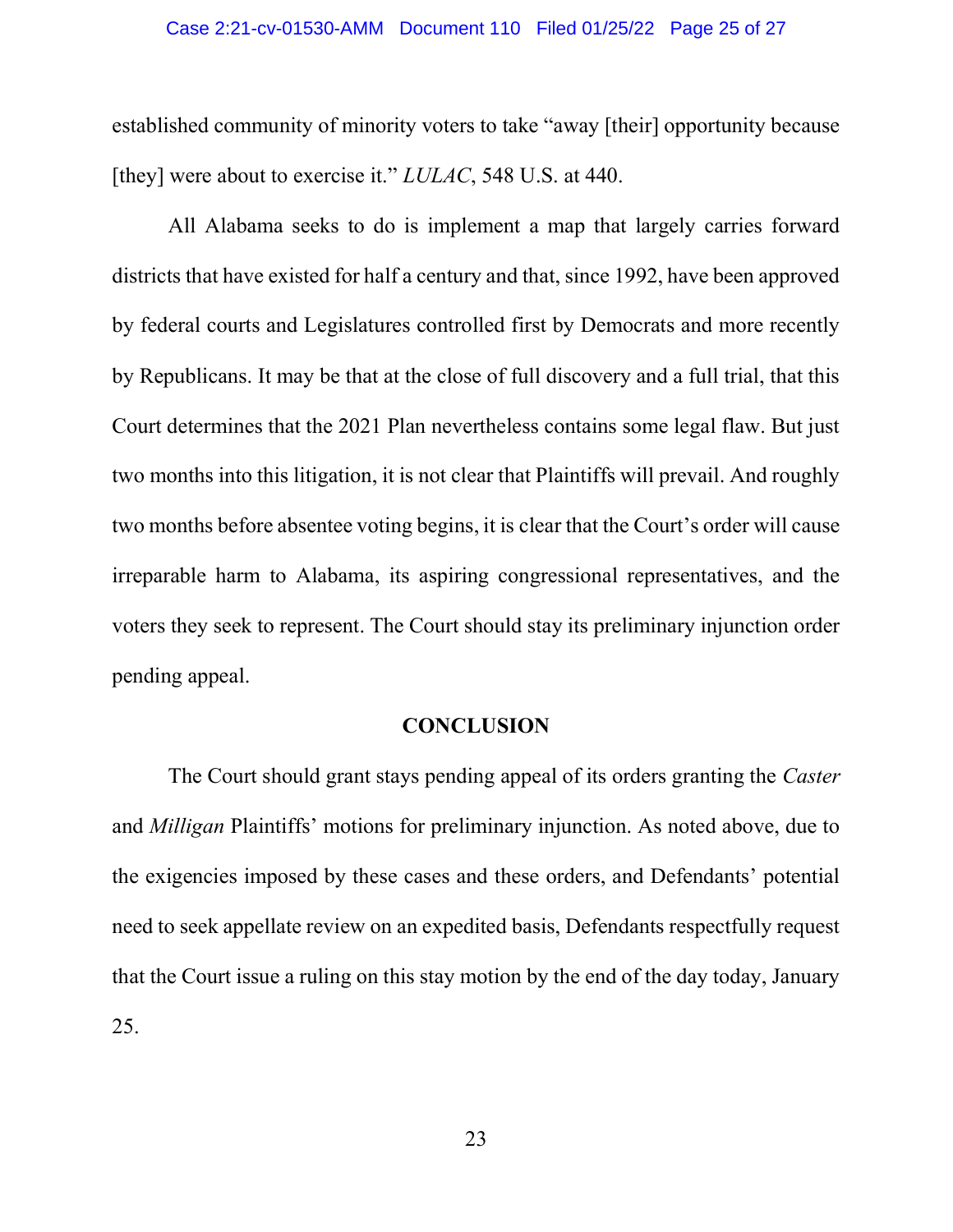Respectfully submitted,

Steve Marshall Attorney General

Dorman Walker (ASB-9154- R81J) BALCH & BINGHAM LLP Post Office Box 78 (36101) 105 Tallapoosa Street, Suite 200 Montgomery, AL 36104 Telephone: (334) 269-3138 Email: dwalker@balch.com

Counsel for Sen. McClendon and Rep. Pringle

/s/ Edmund G. LaCour Jr. Edmund G. LaCour Jr. (ASB-9182-U81L) Solicitor General

A. Barrett Bowdre (ASB-2087-K29V) Thomas A. Wilson (ASB-1494-D25C) Deputy Solicitors General

James W. Davis (ASB-4063-I58J) Deputy Attorney General

Misty S. Fairbanks Messick (ASB-1813- T71F) A. Reid Harris (ASB-1624-D29X) Brenton M. Smith (ASB-1656-X27Q) Benjamin M. Seiss (ASB-2110-O00W) Assistant Attorneys General

OFFICE OF THE ATTORNEY GENERAL STATE OF ALABAMA 501 Washington Avenue P.O. Box 300152 Montgomery, Alabama 36130-0152 Telephone: (334) 242-7300 Fax: (334) 353-8400 Edmund.LaCour@AlabamaAG.gov Jim.Davis@AlabamaAG.gov Ben.Seiss@AlabamaAG.gov Reid.Harris@AlabamaAG.gov Brenton.Smith@AlabamaAG.gov

Counsel for Secretary Merrill